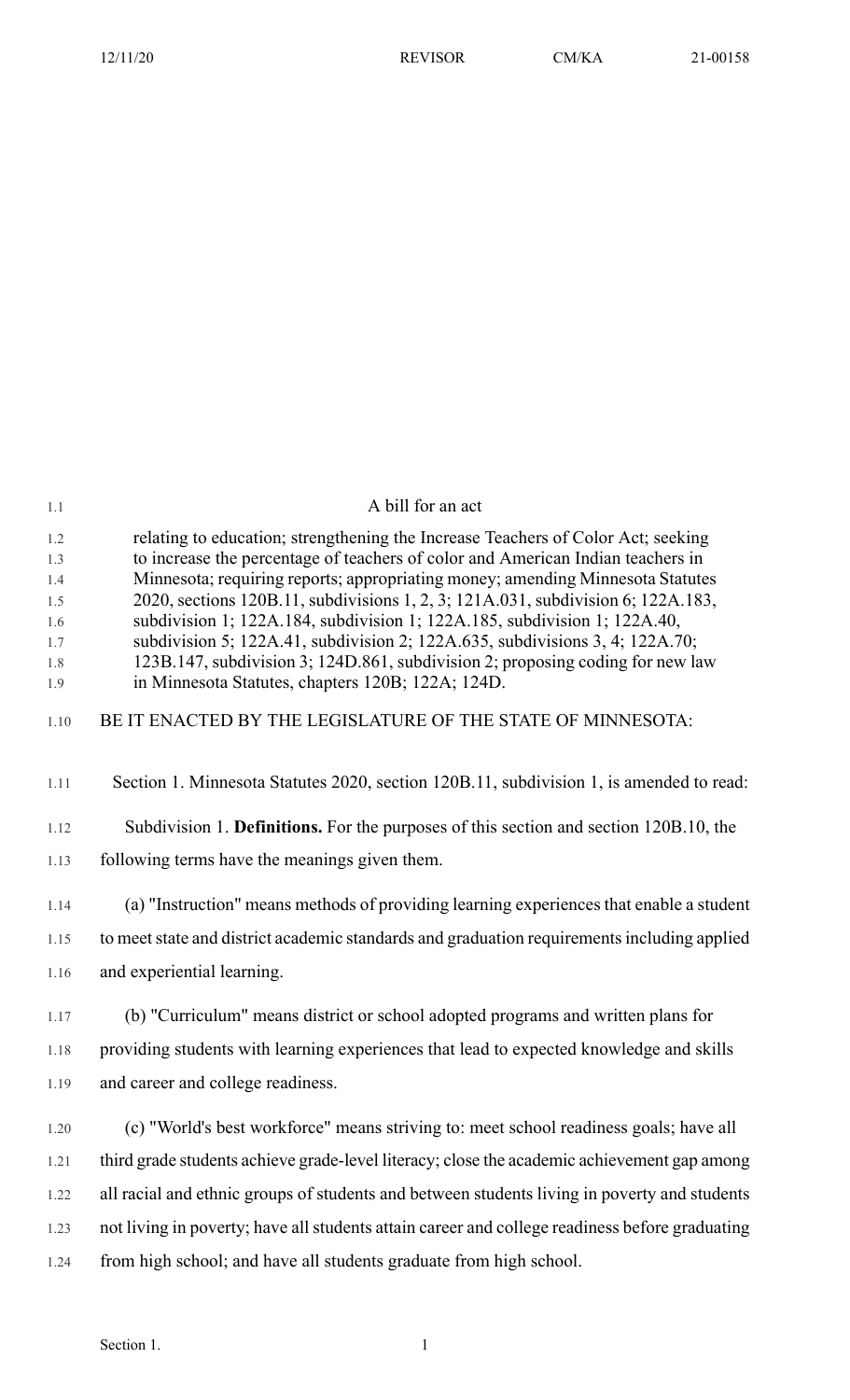- 2.1 (d) "Experiential learning" means learning for students that includes career exploration 2.2 through a specific class or course or through work-based experiences such as job shadowing, 2.3 mentoring, entrepreneurship, service learning, volunteering, internships, other cooperative 2.4 work experience, youth apprenticeship, or employment.
- 2.5 (e) "Ethnic studies curriculum" means the critical and interdisciplinary study of race,
- 2.6 ethnicity, and indigeneity with a focus on the experiences and perspectives of people of
- 2.7 color within and beyond the United States. The ethnic studies curriculum may be integrated
- 2.8 in existing curricular opportunities or provided through additional curricular offerings.

2.9 (f) "Rigorous" means meeting state K-12 academic standards.

- 2.10 (g) "Anti-racist" means the active process of identifying and eliminating racism by
- 2.11 changing systems, organizational structures, policies, practices, attitudes, and dispositions

2.12 so that power and resources are redistributed and shared equitably.

- 2.13 (h) "Culturally sustaining" means integrating content and practices that infuse the culture 2.14 and language of Black, Indigenous, and People of Color communities who have been and 2.15 continue to be harmed and erased through schooling.
- 2.16 (i) "Institutional racism" means policies and practices within and across institutions that 2.17 produce outcomes that chronically favor white people and predictably disadvantage those
- 2.18 who are Black, Indigenous, and People of Color.
- 

2.19 Sec. 2. Minnesota Statutes 2020, section 120B.11, subdivision 2, is amended to read:

2.20 Subd. 2. **Adopting plans and budgets.** A school board, at a public meeting, shall must 2.21 adopt a comprehensive, long-term strategic plan to support and improve teaching and 2.22 learning that is aligned with creating the world's best workforce and includes:

2.23 (1) clearly defined district and school site goals and benchmarks for instruction and 2.24 student achievement for all student subgroups identified in section 120B.35, subdivision 3, 2.25 paragraph (b), clause  $(2)$ ;

2.26 (2) a process to assess and evaluate each student's progress toward meeting state and 2.27 local academic standards, assess and identify students to participate in gifted and talented 2.28 programs and accelerate their instruction, and adopt early-admission procedures consistent 2.29 with section 120B.15, and identifying the strengths and weaknesses of instruction in pursuit 2.30 of student and school success and curriculum affecting students' progress and growth toward 2.31 career and college readiness and leading to the world's best workforce;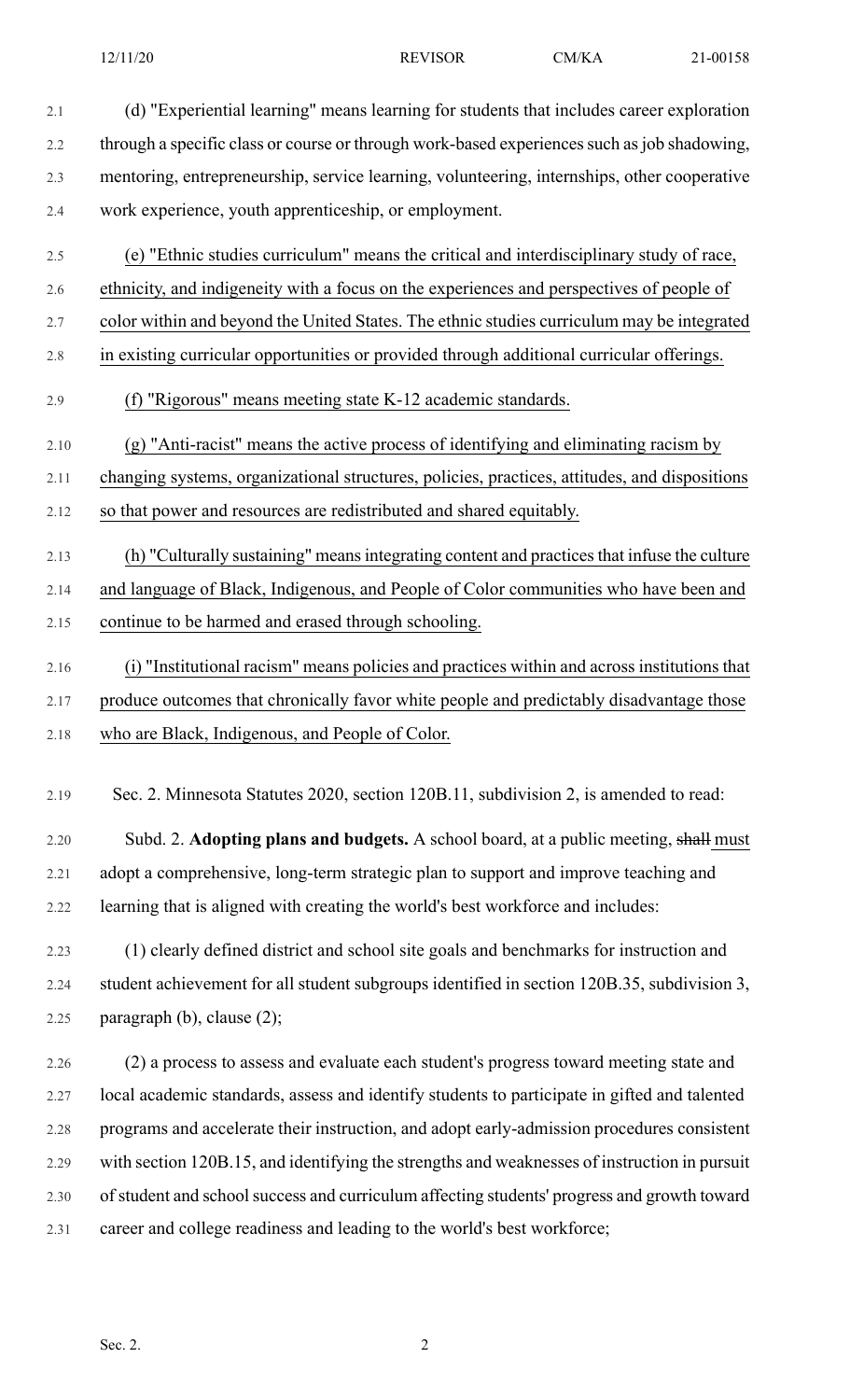| 3.1  | (3) a system to periodically review and evaluate the effectiveness of all instruction and          |
|------|----------------------------------------------------------------------------------------------------|
| 3.2  | curriculum, taking into account strategies and best practices, student outcomes, school            |
| 3.3  | principal evaluations under section 123B.147, subdivision 3, students' access to effective         |
| 3.4  | teachers who are members of populations underrepresented among the licensed teachers in            |
| 3.5  | the district or school and who reflect the diversity of enrolled students under section 120B.35,   |
| 3.6  | subdivision 3, paragraph (b), clause (2), and teacher evaluations under section 122A.40,           |
| 3.7  | subdivision 8, or 122A.41, subdivision 5;                                                          |
| 3.8  | (4) strategies for improving instruction, curriculum, and student achievement, including:          |
| 3.9  | (i) the English and, where practicable, the native language development and the academic           |
| 3.10 | achievement of English learners; and                                                               |
| 3.11 | (ii) for all learners, access to ethnic studies curriculum using culturally responsive             |
| 3.12 | methodologies;                                                                                     |
| 3.13 | (5) a process to examine the equitable distribution of teachers and strategies to ensure           |
| 3.14 | children from low-income and minority children families, families of color, and American           |
| 3.15 | Indian families are not taught at higher rates than other children by inexperienced, ineffective,  |
| 3.16 | or out-of-field teachers;                                                                          |
| 3.17 | (6) education effectiveness practices that:                                                        |
| 3.18 | (i) integrate high-quality instruction, rigorous curriculum, technology, and curriculum            |
| 3.19 | that is rigorous, accurate, anti-racist, and culturally sustaining;                                |
| 3.20 | (ii) ensure learning and work environments validate, affirm, embrace, and integrate                |
| 3.21 | cultural and community strengths for all students, families, and employees; and                    |
| 3.22 | (iii) provide a collaborative professional culture that develops and supports seeks to             |
| 3.23 | retain qualified, racially and ethnically diverse staff effective at working with diverse students |
| 3.24 | while developing and supporting teacher quality, performance, and effectiveness; and               |
| 3.25 | (7) an annual budget for continuing to implement the district plan.                                |
| 3.26 | EFFECTIVE DATE. This section is effective for all strategic plans reviewed and                     |
| 3.27 | updated after the day of final enactment.                                                          |
| 3.28 | Sec. 3. Minnesota Statutes 2020, section 120B.11, subdivision 3, is amended to read:               |
| 3.29 | Subd. 3. District advisory committee. Each school board shall must establish an advisory           |
| 3.30 | committee to ensure active community participation in all phases of planning and improving         |
| 3.31 | the instruction and curriculum affecting state and district academic standards, consistent         |

3.32 with subdivision 2. A district advisory committee, to the extent possible, shall must reflect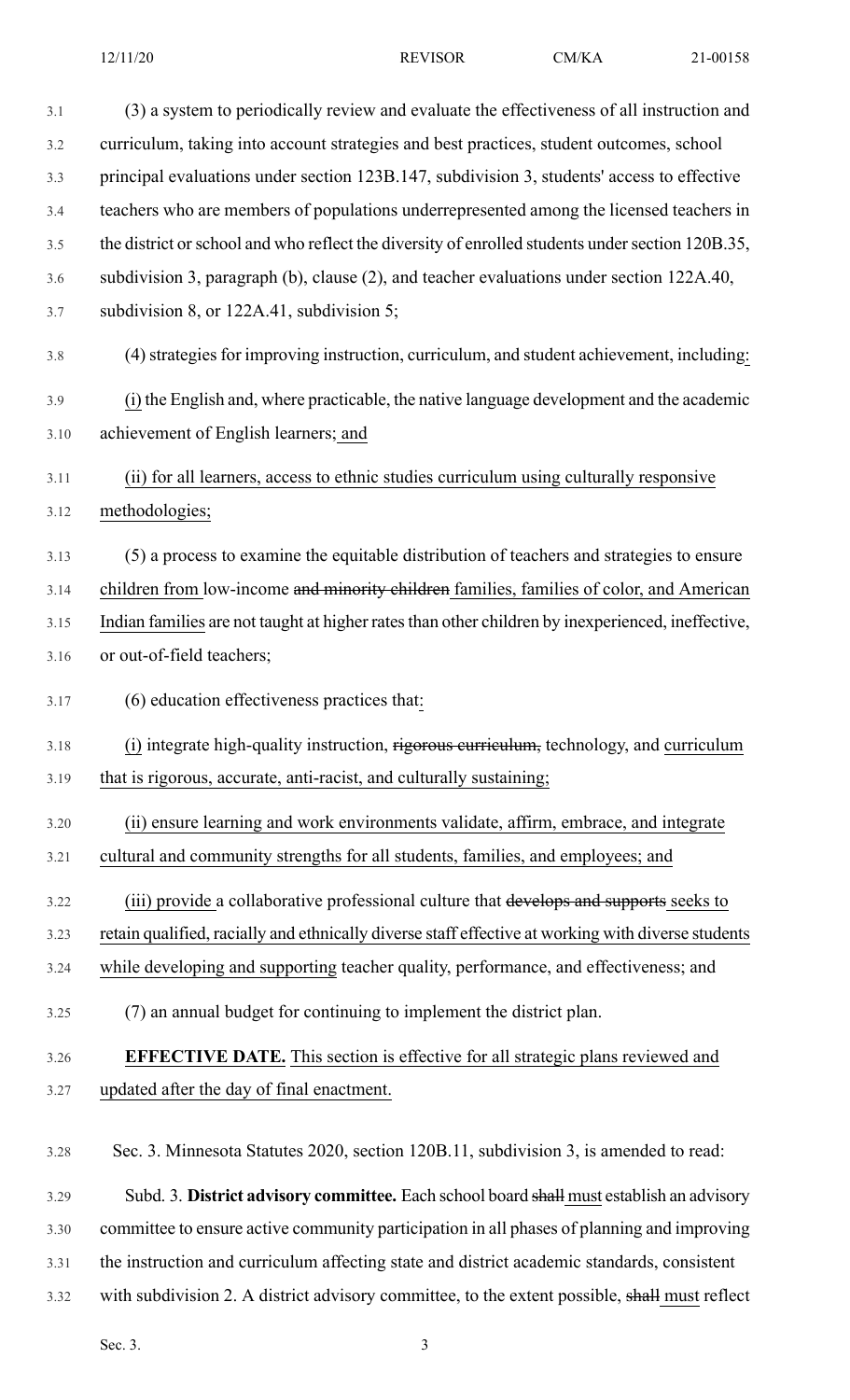12/11/20 REVISOR CM/KA 21-00158

4.1 the diversity of the district and its school sites, include teachers, parents, support staff, 4.2 students, and other community residents, and provide translation to the extent appropriate 4.3 and practicable. The district advisory committee shall must pursue community support to 4.4 accelerate the academic and native literacy and achievement of English learners with varied 4.5 needs, from young children to adults, consistent with section 124D.59, subdivisions 2 and 4.6 2a. The district may establish site teams as subcommittees of the district advisory committee 4.7 under subdivision 4. The district advisory committee shall must recommend to the school 4.8 board: rigorous academic standards,; student achievement goals and measures consistent 4.9 with subdivision 1a and sections 120B.022, subdivisions 1a and 1b, and 120B.35,; district 4.10 assessments,; means to improve students' equitable access to effective and more diverse 4.11 teachers,; strategies to ensure the curriculum is rigorous, accurate, anti-racist, and culturally 4.12 sustaining; strategies to ensure that learning and work environments validate, affirm, embrace, 4.13 and integrate the cultural and community strengths of all racial and ethnic groups; and 4.14 program evaluations. School sites may expand upon district evaluations of instruction, 4.15 curriculum, assessments, or programs. Whenever possible, parents and other community 4.16 residents shall must comprise at least two-thirds of advisory committee members.

### 4.17 Sec. 4. **[120B.113] EQUITABLE SCHOOL ENHANCEMENT GRANTS.**

4.18 Subdivision 1. **Grant program established.** The commissioner of education must 4.19 establish a grant program to support implementation of world's best workforce strategies 4.20 under section 120B.11, subdivision 2, clauses (4) and (6), to support collaborative efforts 4.21 that address issues of curricular, environmental, and structural inequities in schools that 4.22 create opportunity and achievement gaps for students, families, and staff who are of color 4.23 or who are American Indian. 4.24 Subd. 2. **Definitions.** (a) For purposes of this section, the following terms have the

4.25 meanings given.

4.26 (b) "Anti-racist" means the active process of identifying and eliminating racism by

4.27 changing systems, organizational structures, policies, practices, attitudes, and dispositions 4.28 so that power and resources are redistributed and shared equitably.

- 4.29 (c) "Curricular" means curriculum resources used and content taught as well as access 4.30 to levels of coursework or types of learning opportunities.
- 4.31 (d) "Environmental" means relating to the climate and culture of a school.

4.32 (e) "Equitable" means fairness by providing curriculum, instruction, support, and other

4.33 resources for learning based on the needs of individual students and groups of students to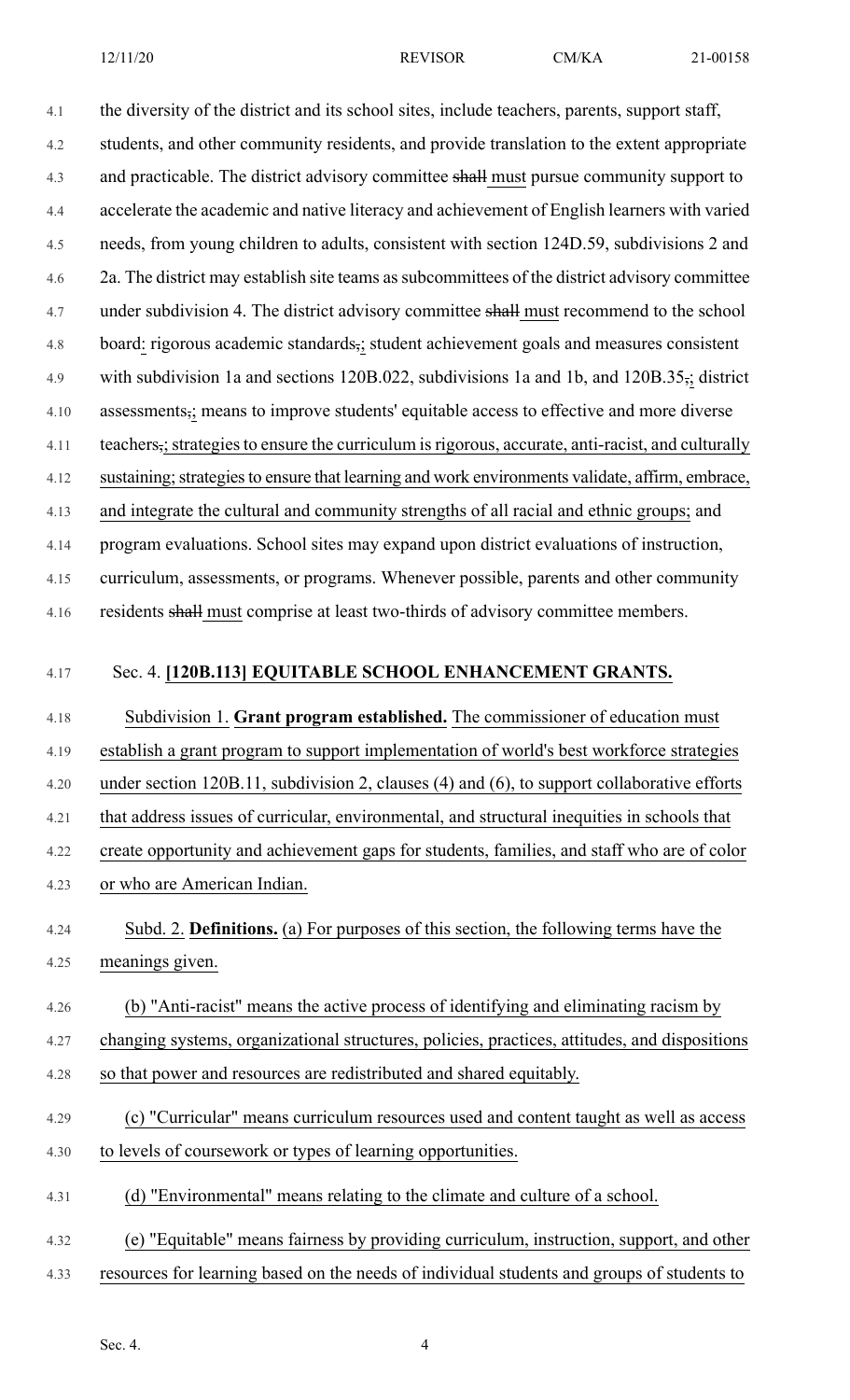| 5.1  | succeed at school rather than treating all students the same. Equitable schools close            |
|------|--------------------------------------------------------------------------------------------------|
| 5.2  | opportunity and achievement gaps.                                                                |
| 5.3  | (f) "Institutional racism" means policies and practices within and across institutions that      |
| 5.4  | produce outcomes that chronically favor white people and predictably disadvantage those          |
| 5.5  | who are Black, Indigenous, and People of Color.                                                  |
| 5.6  | (g) "Structural" means relating to the organization and systems of a school that have            |
| 5.7  | been created to manage a school.                                                                 |
| 5.8  | Subd. 3. Applications and grant awards. The commissioner must determine application              |
| 5.9  | procedures and deadlines, select schools to participate in the grant program, and determine      |
| 5.10 | the award amount and payment process of the grants. To the extent that there are sufficient      |
| 5.11 | applications, the commissioner must award an approximately equal number of grants between        |
| 5.12 | districts in greater Minnesota and those in the Twin Cities metropolitan area. If there are      |
| 5.13 | an insufficient number of applications received for either geographic area, then the             |
| 5.14 | commissioner may award grants to meet the requests for funds wherever a district is located.     |
| 5.15 | Subd. 4. Description. The grant program must provide funding that supports collaborative         |
| 5.16 | efforts that ensure school climate and curriculum incorporate equitable, anti-racist educational |
| 5.17 | practices that:                                                                                  |
| 5.18 | (1) validate, affirm, embrace, and integrate cultural and community strengths of students,       |
| 5.19 | families, and employees from all racial and ethnic backgrounds; and                              |
| 5.20 | (2) address institutional racism with equitable school policies, structures, and practices,      |
| 5.21 | consistent with the requirements for long-term plans under section 124D.861, subdivision         |
| 5.22 | 2, paragraph (c).                                                                                |
| 5.23 | Subd. 5. Report. Grant recipients must annually report to the commissioner by a date             |
| 5.24 | and in a form and manner determined by the commissioner on efforts planned and                   |
| 5.25 | implemented that engaged students, families, educators, and community members of diverse         |
| 5.26 | racial and ethnic backgrounds in making improvements to school climate and curriculum.           |
| 5.27 | The report must assess the impact of those efforts as perceived by racially and ethnically       |
| 5.28 | diverse stakeholders, and must identify any areas needed for further continuous improvement.     |
| 5.29 | The commissioner must publish a report for the public summarizing the activities of grant        |
| 5.30 | recipients and what was done to promote sharing of effective practices among grant recipients    |
| 5.31 | and potential grant applicants.                                                                  |
|      |                                                                                                  |

5.32 **EFFECTIVE DATE.** This section is effective July 1, 2021.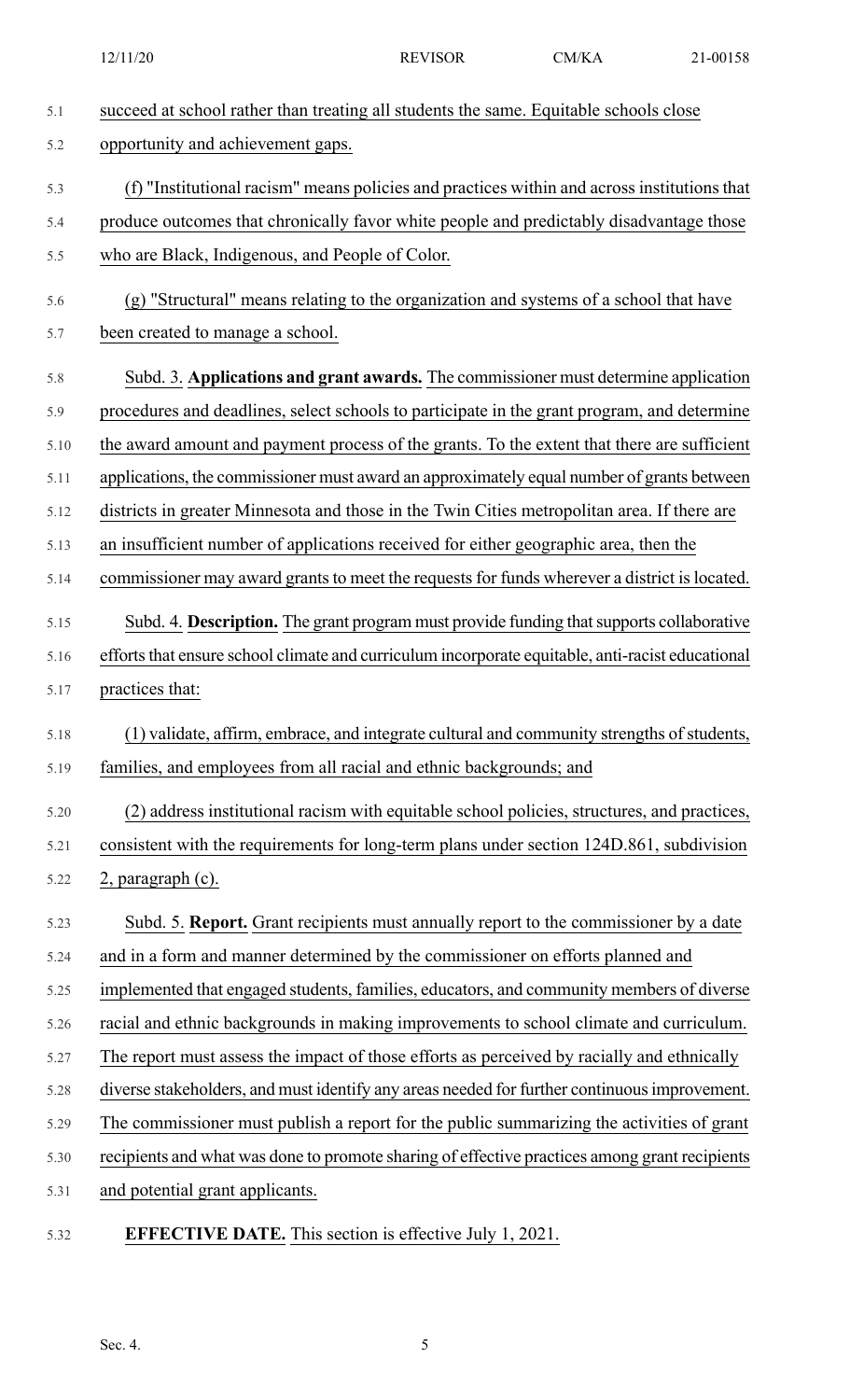- 6.1 Sec. 5.**[120B.117]INCREASING THEPERCENTAGE OFTEACHERS OF COLOR** 6.2 **AND AMERICAN INDIAN TEACHERS IN MINNESOTA.** 6.3 Subdivision 1. **Purpose.** This section sets short-term and long-term state goals for 6.4 increasing the percentage of teachers of color and American Indian teachers in Minnesota, 6.5 and for ensuring all students have equitable access to effective and racially and ethnically 6.6 diverse teachers who reflect the diversity of students. The goals and report required under 12/11/20 REVISOR CM/KA 21-00158
- 6.7 this section are important for meeting state goals for the world's best workforce under section
- 6.8 120B.11, achievement and integration under section 124D.861, and higher education
- 6.9 attainment under section 135A.012, all of which have been established to close persistent
- 6.10 opportunity and achievement gaps that limit students' success in school and life and impede 6.11 the state's economic growth.
- 6.12 Subd. 2. **Equitable accessto racially and ethnically diverse teachers.** The percentage

6.13 of teachers who are of color or American Indian in Minnesota must increase at least two

6.14 percentage points per year in order to have a teaching workforce that more closely reflects

6.15 the state's increasingly diverse student population and ensure all students have equitable

6.16 access to effective and diverse teachers of color and American Indian teachers by 2040.

## 6.17 Subd. 3. **Rights not created.** The attainment goal in this section is not to the exclusion

6.18 of any other goals and does not confer a right or create a claim for any person.

6.19 Subd. 4. **Reporting.** (a) Beginning in 2022 and every even-numbered year thereafter,

- 6.20 the Professional Educator Licensing and Standards Board must collaborate with the
- 6.21 Department of Education and the Office of Higher Education to publish a summary report

6.22 of the aggregate outcomes related to the preparation or retention of diverse teachers of each

6.23 grant program they administer and any other program receiving state appropriations that

6.24 has or includes an explicit purpose of increasing the racial and ethnic diversity of the state's

6.25 teacher workforce to more closely reflect the diversity of students. The board must submit 6.26 the report to the chairs and ranking minority members of the legislative committees having 6.27 jurisdiction over kindergarten through grade 12 education. The board mustsubmit the report

- 6.28 in accordance with section 3.195.
- 6.29 (b) The report must include programs under sections 122A.2451, 122A.63, 122A.635, 6.30 122A.685, 122A.70, 124D.09, 124D.861, 136A.1274, 136A.1275, and 136A.1791, along 6.31 with any other programs or initiatives that receive state appropriations to address the shortage 6.32 of teachers of color and American Indian teachers. The board must report on the effectiveness 6.33 of state-funded programs to increase the recruitment, preparation, licensing, hiring, and
- 6.34 retention of racially and ethnically diverse teachers and the state's progress toward meeting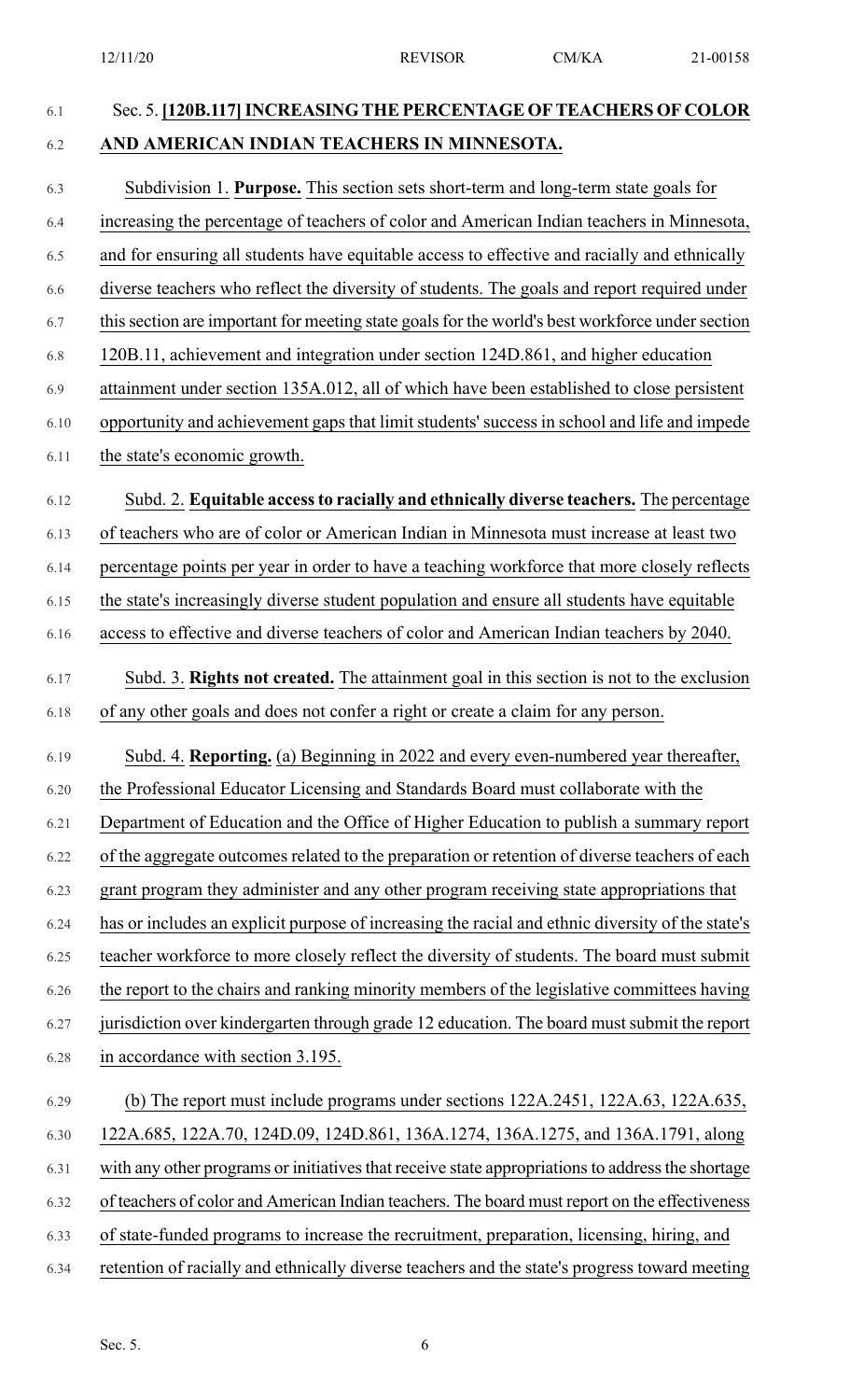- 7.1 or exceeding the goals of this section. The report must also include recommendations for 7.2 state policy and funding needed to achieve the goals of this section, and must include plans 7.3 for sharing the report and activities of grant recipients, and opportunities among grant 7.4 recipients of various programs to share effective practices with each other. The 2022 report 7.5 must include a recommendation of whether a state advisory council should be established 7.6 to address the shortage of racially and ethnically diverse teachers and what the composition 7.7 and charge of the advisory council would be if established. 7.8 (c) The board must consult with the state Indian Affairs Council under section 3.922
- 7.9 and ethnic councils under section 15.0145 along with other community and stakeholder 7.10 groups, including secondary school students and teacher candidates who are of color or 7.11 American Indian, in developing the report. By November 1 of each even-numbered year, 7.12 the board must submit the report to the chairs and ranking minority members of the legislative 7.13 committees with jurisdiction over education and higher education policy and finance. The 7.14 report must be submitted in accordance with section 3.195 and available to the public on 7.15 the board's website.
- 

### 7.16 Sec. 6. **[120B.25] CURRICULUM POLICY.**

7.17 A school board must adopt a written policy that prohibits discrimination or discipline

7.18 for a teacher or principal on the basis of incorporating into curriculum contributions by

7.19 persons in a federally protected class or protected class under section 363A.13, consistent

7.20 with local collective bargaining agreements and sections 121A.41 to 121A.56.

7.21 Sec. 7. Minnesota Statutes 2020, section 121A.031, subdivision 6, is amended to read:

7.22 Subd. 6. **State model policy.** (a) The commissioner, in consultation with the 7.23 commissioner of human rights, shall develop and maintain a state model policy. A district 7.24 or school that does not adopt and implement a local policy under subdivisions 3 to 5 must 7.25 implement and may supplement the provisions of the state model policy. The commissioner 7.26 must assist districts and schools under this subdivision to implement the state policy. The 7.27 state model policy must:

7.28 (1) define prohibited conduct, consistent with this section;

7.29 (2) apply the prohibited conduct policy components in this section;

7.30 (3) for a child with a disability, whenever an evaluation by an individualized education 7.31 program team or a section 504 team indicates that the child's disability affects the child's 7.32 social skills development or the child is vulnerable to prohibited conduct because of the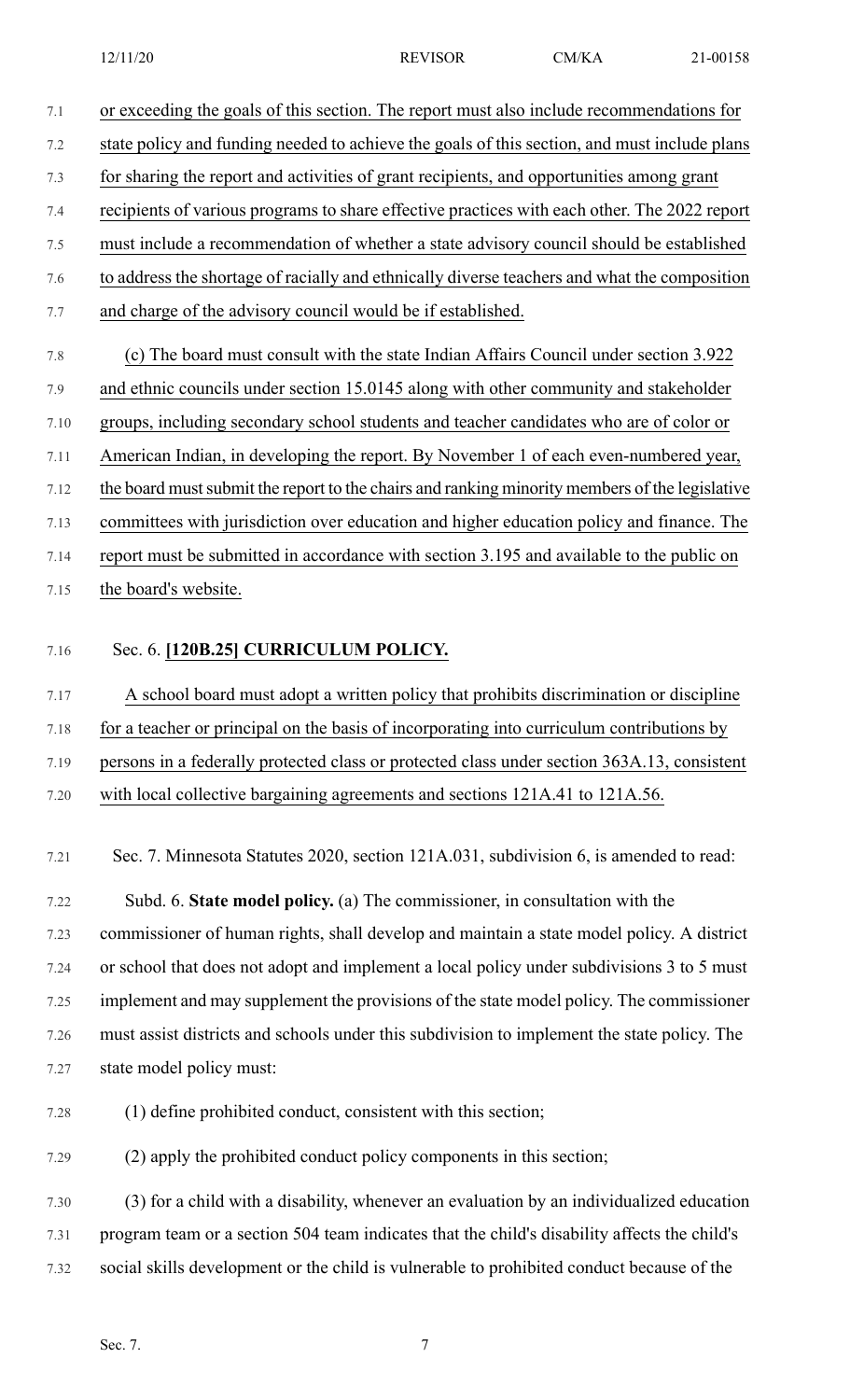8.1 child's disability, the child's individualized education program or section 504 plan may

8.2 address the skills and proficiencies the child needs to not engage in and respond to such

8.3 conduct; and

8.4 (4) encourage violence prevention and character development education programs under 8.5 section 120B.232, subdivision 1.

8.6 (b) The commissioner shall develop and post departmental procedures for:

8.7 (1) periodically reviewing district and school programs and policies for compliance with 8.8 this section;

8.9 (2) investigating, reporting, and responding to noncompliance with this section, which 8.10 may include an annual review of plans to improve and provide a safe and supportive school 8.11 climate; and

8.12 (3) allowing students, parents, and educators to file a complaint about noncompliance 8.13 with the commissioner.

8.14 (c) The commissioner must post on the department's website information indicating that 8.15 when districts and schools allow non-curriculum-related student groups access to school 8.16 facilities, the district or school must give all student groups equal access to the school 8.17 facilities regardless of the content of the group members' speech.

8.18 (d) The commissioner must develop and maintain resources to assist a district or school 8.19 in implementing strategies for creating a positive school climate and using evidence-based 8.20 social-emotional learning to prevent and reduce discrimination and other improper conduct.

8.21 (e) The commissioner must develop and adopt state level standards for social, emotional, 8.22 and cognitive development.

8.23 Sec. 8. Minnesota Statutes 2020, section 122A.183, subdivision 1, is amended to read:

8.24 Subdivision 1. **Requirements.** (a) The Professional Educator Licensing and Standards 8.25 Board must issue a Tier 3 license to a candidate who provides information sufficient to 8.26 demonstrate all of the following:

8.27 (1) the candidate meets the educational or professional requirements in paragraphs (b) 8.28 and (c);

8.29 (2) the candidate has obtained a passing score on the required licensure exams under 8.30 section 122A.185; and

8.31 (3) the candidate has completed the coursework required under subdivision 2.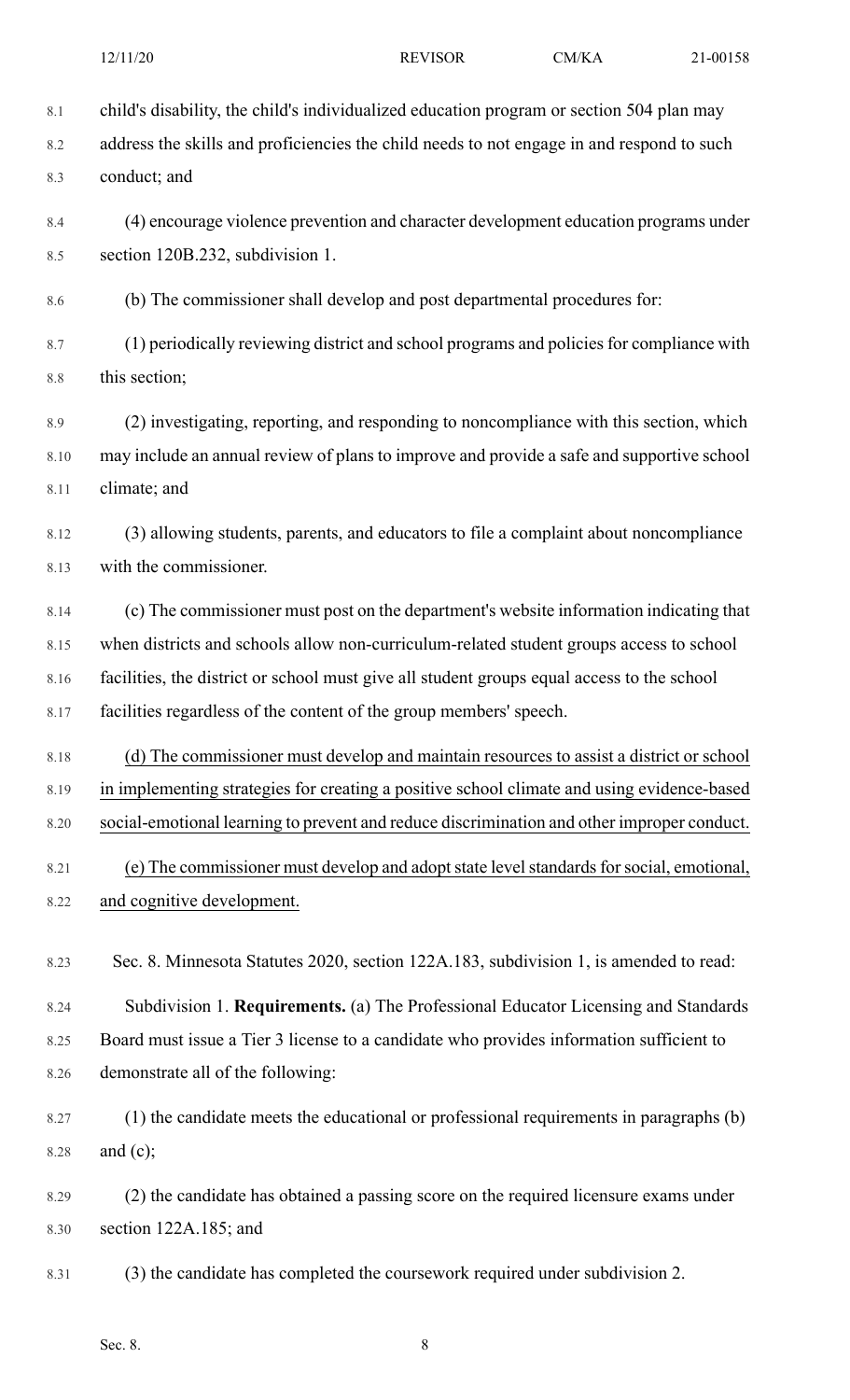| 9.1  | (b) A candidate for a Tier 3 license must have a bachelor's degree to teach a class or         |
|------|------------------------------------------------------------------------------------------------|
| 9.2  | course outside a career and technical education or career pathways course of study.            |
| 9.3  | (c) A candidate for a Tier 3 license must have one of the following credentials in a           |
| 9.4  | relevant content area to teach a class or course in a career and technical education or career |
| 9.5  | pathways course of study:                                                                      |
| 9.6  | (1) an associate's degree;                                                                     |
| 9.7  | (2) a professional certification; or                                                           |
| 9.8  | (3) five years of relevant work experience.                                                    |
| 9.9  | In consultation with the governor's Workforce Development Board established under section      |
| 9.10 | 116L.665, the board must establish a list of qualifying certifications, and may add additional |
| 9.11 | professional certifications in consultation with school administrators, teachers, and other    |
| 9.12 | stakeholders.                                                                                  |
| 9.13 | (d) The board must issue a Tier 3 license to a candidate who provides information              |
| 9.14 | sufficient to demonstrate the following, regardless of whether the candidate meets other       |
| 9.15 | requirements in this section:                                                                  |
| 9.16 | (1) the candidate has completed a teacher preparation program from a culturally specific       |
| 9.17 | Minority Serving Institution in the United States, such as Historically Black Colleges and     |
| 9.18 | Universities, Tribal Colleges, or Hispanic-Serving Institutions including those in Puerto      |
| 9.19 | Rico, and is eligible for a teacher license in another state; or                               |
| 9.20 | (2) the candidate has completed a university teacher preparation program in another            |
| 9.21 | country and has taught at least two years.                                                     |
| 9.22 | Sec. 9. Minnesota Statutes 2020, section 122A.184, subdivision 1, is amended to read:          |
| 9.23 | Subdivision 1. Requirements. (a) The Professional Educator Licensing and Standards             |
| 9.24 | Board must issue a Tier 4 license to a candidate who provides information sufficient to        |
| 9.25 | demonstrate all of the following:                                                              |
| 9.26 | (1) the candidate meets all requirements for a Tier 3 license under section 122A.183,          |
| 9.27 | and has completed a teacher preparation program under section 122A.183, subdivision 2,         |
| 9.28 | clause $(1)$ or $(2)$ ;                                                                        |
| 9.29 | (2) the candidate has at least three years of teaching experience in Minnesota;                |
| 9.30 | (3) the candidate has obtained a passing score on all required licensure exams under           |
| 9.31 | section 122A.185; and                                                                          |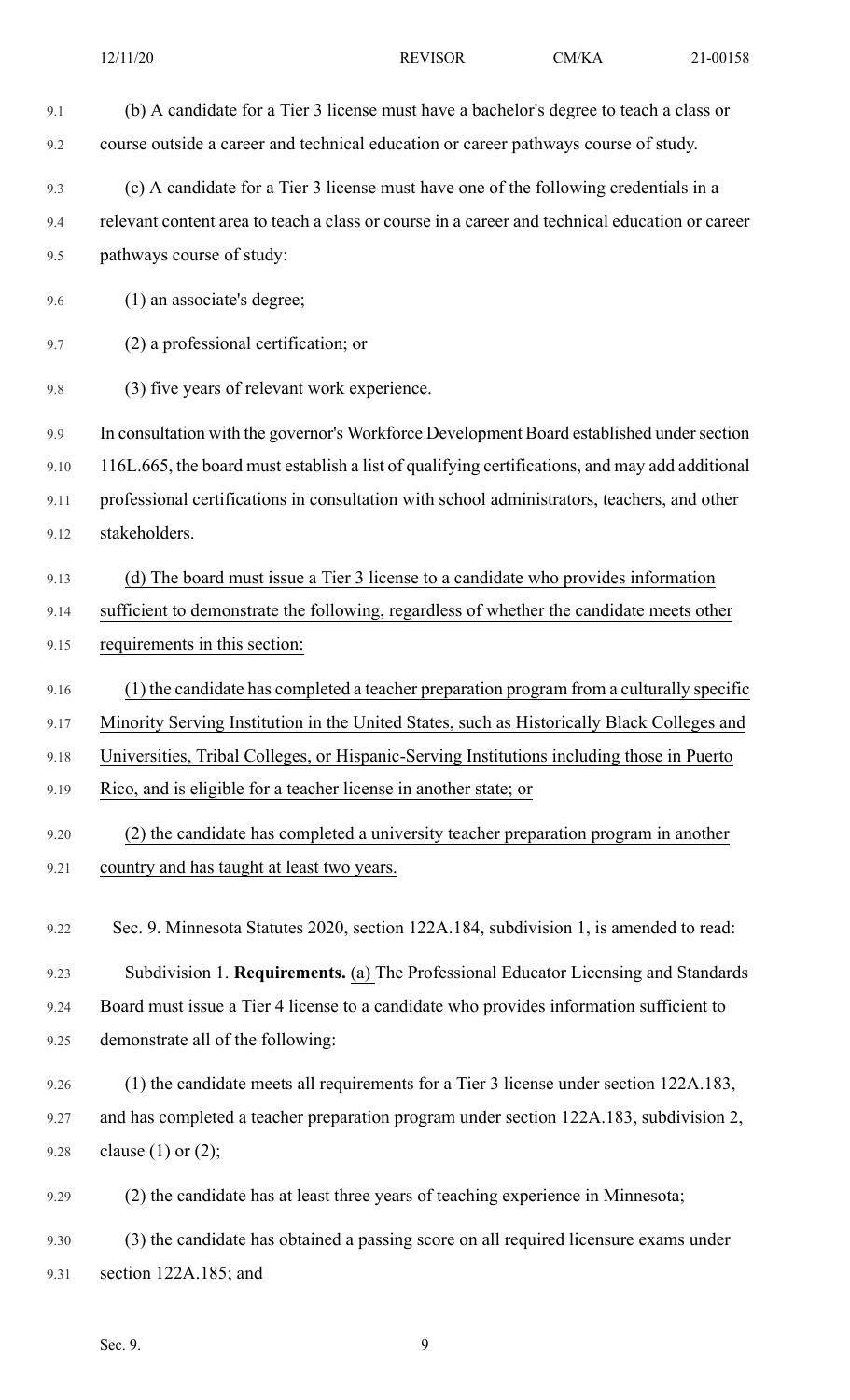10.1 (4) the candidate's most recent summative teacher evaluation did not result in placing 10.2 or otherwise keeping the teacher in an improvement process pursuant to section 122A.40, 10.3 subdivision 8, or 122A.41, subdivision 5.

10.4 (b) Paragraph (a) notwithstanding, the board must issue a Tier 4 license to a candidate 10.5 who provides information sufficient to demonstrate that the candidate has teaching experience 10.6 in another state and achieved tenure, continuing contract status, or an equivalent status in 10.7 another state.

10.8 Sec. 10. Minnesota Statutes 2020, section 122A.185, subdivision 1, is amended to read:

10.9 Subdivision 1. **Tests.** (a) The Professional Educator Licensing and Standards Board 10.10 must adopt rules requiring a candidate to demonstrate a passing score on a board-adopted 10.11 examination of skills in reading, writing, and mathematics before being granted a Tier 4 10.12 teaching license under section 122A.184 to provide direct instruction to pupils in elementary, 10.13 secondary, or special education programs. Candidates may obtain a Tier 1, Tier 2, or Tier 10.14 3 license to provide direct instruction to pupils in elementary, secondary, or special education 10.15 programs if candidates meet the other requirements in section 122A.181, 122A.182, or 10.16 122A.183, respectively.

10.17  $\left(\frac{b}{c}\right)$  (a) The board must adopt and revise rules requiring eandidates applicants for Tier 3 10.18 and Tier 4 licenses to pass an examination of general pedagogical knowledge and 10.19 examinations of licensure field specific content. if the applicant has not completed a 10.20 board-approved preparation program assuring candidates from the program recommended 10.21 for licensure meet content and pedagogy licensure standards in Minnesota. Candidates who 10.22 have satisfactorily completed board-approved programs in Minnesota with required 10.23 coursework and clinical field experiencesthat include learning opportunities and assessments 10.24 aligned to content and pedagogy licensure standards are not additionally required to pass 10.25 content and pedagogy exams for Tier 3 licensure. Applicants who have satisfactorily 10.26 completed a preparation program in another state and passed licensure examinations in that 10.27 state are not additionally required to pass similar examinations required in Minnesota. The 10.28 content examination requirement does not apply if no relevant content exam exists.

10.29  $\left(\mathbf{e}\right)$  (b) Candidates for initial Tier 3 and Tier 4 licenses to teach elementary students must 10.30 pass test items assessing the candidates' knowledge, skill, and ability in comprehensive, 10.31 scientifically based reading instruction under section 122A.06, subdivision 4, knowledge 10.32 and understanding of the foundations of reading development, development of reading 10.33 comprehension and reading assessment and instruction, and the ability to integrate that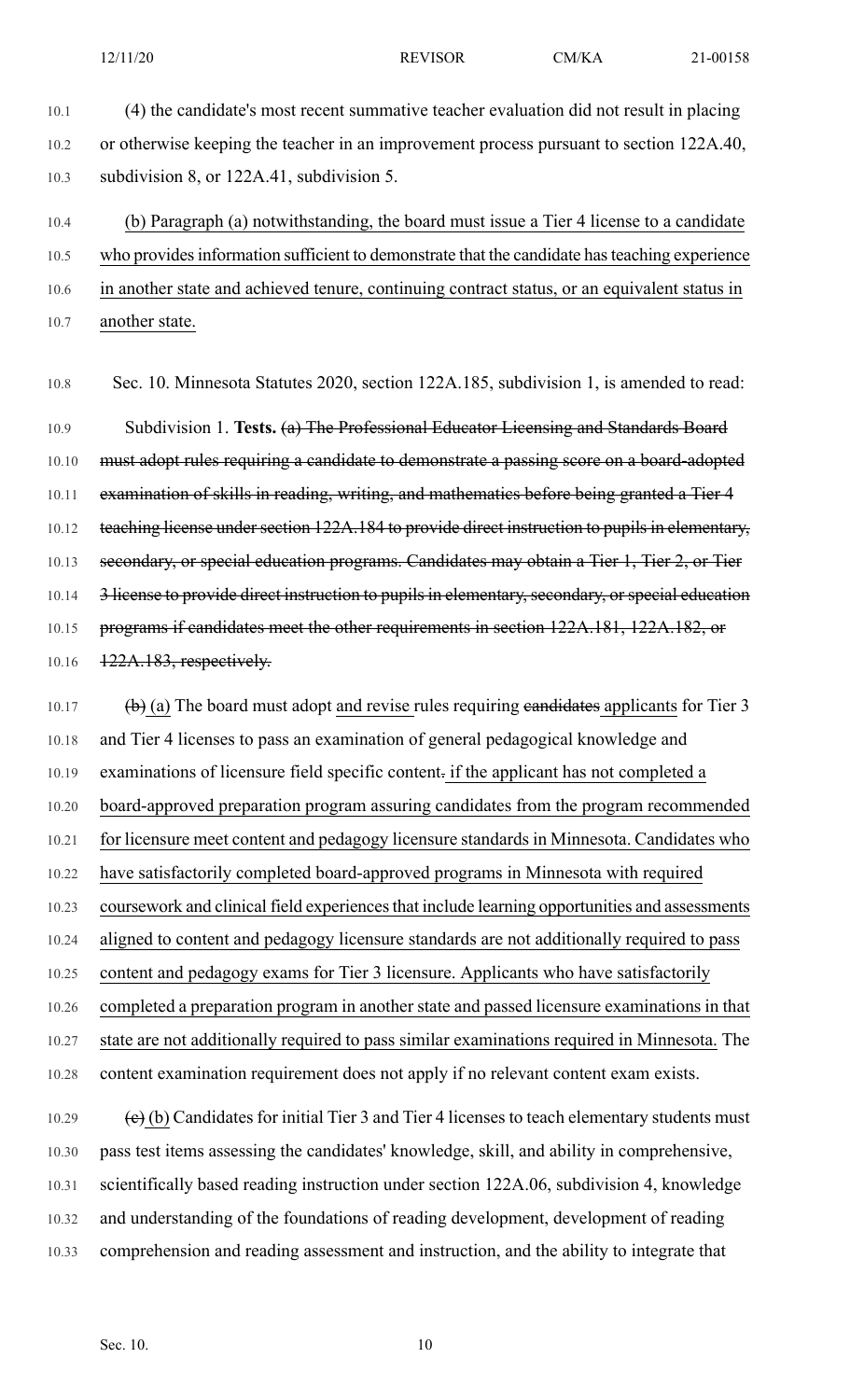- 11.1 knowledge and understanding into instruction strategies under section 122A.06, subdivision 11.2 4.
- 11.3 (c) All testing centers in the state must provide monthly opportunities for untimed content 11.4 and pedagogy examinations. These opportunities must be advertised on the test registration 11.5 website. The board must require the exam vendor to provide other equitable opportunities 11.6 to pass exams, including waiving testing fees for test takers who qualify for federal grants; 11.7 providing free, multiple, full-length practice tests for each exam and free, comprehensive 11.8 study guides on the test registration website; making content and pedagogy exams available 11.9 in languages other than English for teachers seeking licensure to teach in language immersion 11.10 programs; and providing free, detailed exam results analysis by test objective to assist 11.11 candidates who do not pass an exam in identifying areas for improvement. Any candidate 11.12 who has not passed a required exam after two attempts must be allowed to retake the exam, 11.13 including new versions of the exam, without being charged an additional fee.
- 11.14 (d) The requirement to pass a board-adopted reading, writing, and mathematics skills 11.15 examination does not apply to nonnative English speakers, as verified by qualified Minnesota 11.16 school district personnel or Minnesota higher education faculty, who, after meeting the 11.17 content and pedagogy requirements under this subdivision, apply for a teaching license to 11.18 provide direct instruction in their native language or world language instruction undersection 11.19 120B.022, subdivision 1.
- 11.20 **EFFECTIVE DATE.** This section is effective July 1, 2021.
- 11.21 Sec. 11. Minnesota Statutes 2020, section 122A.40, subdivision 5, is amended to read:

11.22 Subd. 5. **Probationary period.** (a) The first three consecutive years of a teacher's first 11.23 teaching experience in Minnesota in a single district is deemed to be a probationary period 11.24 of employment, and, the probationary period in each district in which the teacher is thereafter 11.25 employed shall be one year. The school board must adopt a plan for written evaluation of 11.26 teachers during the probationary period that is consistent with subdivision 8. Evaluation 11.27 must occur at least three times periodically throughout each school year for a teacher 11.28 performing services during that school year; the first evaluation must occur within the first 11.29 90 days of teaching service. Days devoted to parent-teacher conferences, teachers' workshops, 11.30 and other staff development opportunities and days on which a teacher is absent from school 11.31 must not be included in determining the number ofschool days on which a teacher performs 11.32 services. Except as otherwise provided in paragraph (b), during the probationary period any 11.33 annual contract with any teacher may or may not be renewed as the school board shall see 11.34 fit. However, the board must give any such teacher whose contract it declines to renew for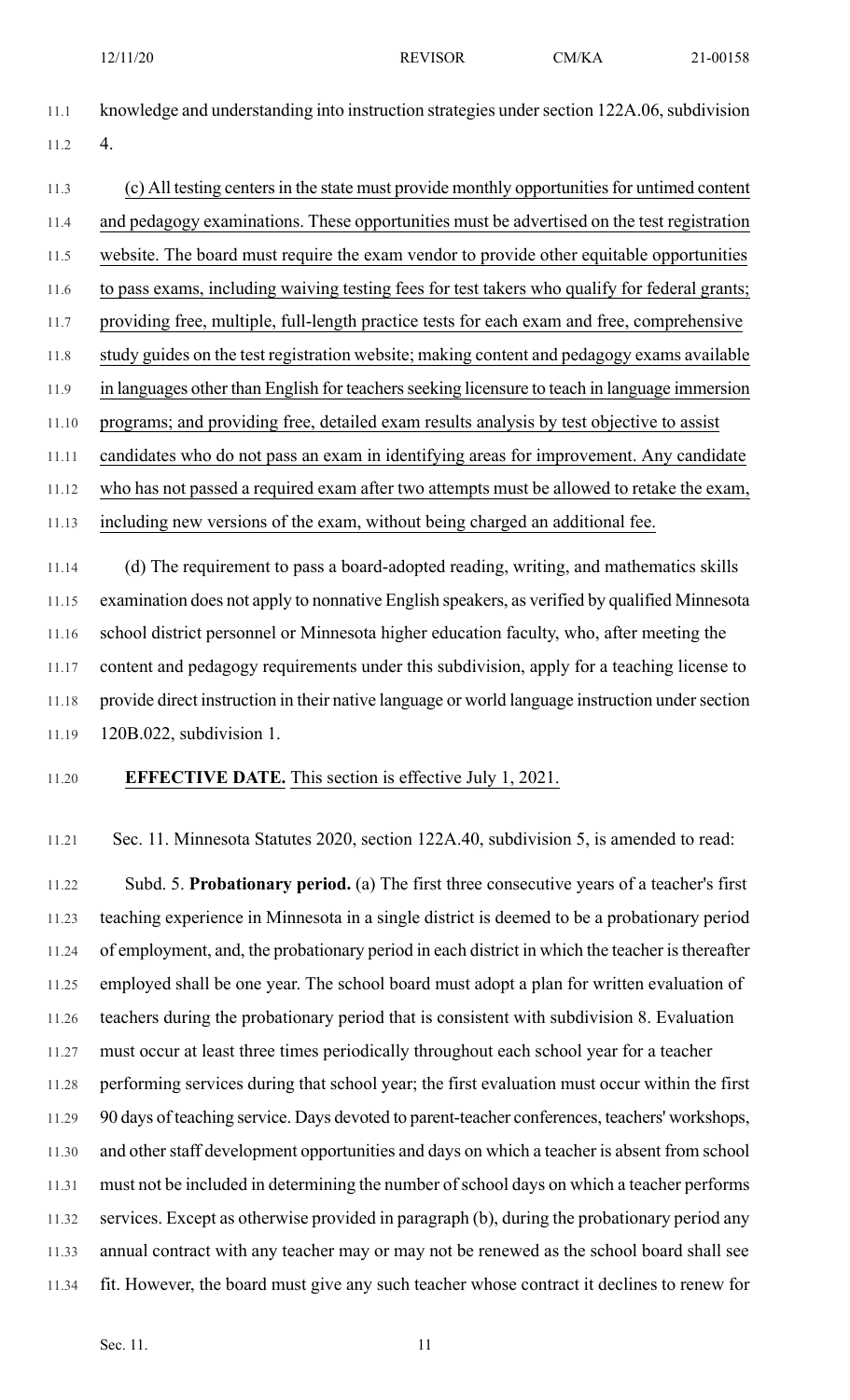12.1 the following school year written notice to that effect before July 1. If the teacher requests 12.2 reasonsfor any nonrenewal of a teaching contract, the board must give the teacher itsreason 12.3 in writing, including a statement that appropriate supervision was furnished describing the 12.4 nature and the extent of such supervision furnished the teacher during the employment by 12.5 the board, within ten days after receiving such request. The school board may, after a hearing 12.6 held upon due notice, discharge a teacher during the probationary period for cause, effective 12.7 immediately, under section 122A.44.

12.8 (b) A board must discharge a probationary teacher, effective immediately, upon receipt 12.9 of notice under section 122A.20, subdivision 1, paragraph (b), that the teacher's license has 12.10 been revoked due to a conviction for child abuse or sexual abuse.

12.11 (c) A probationary teacher whose first three years of consecutive employment are 12.12 interrupted for active military service and who promptly resumes teaching consistent with 12.13 federal reemployment timelines for uniformed service personnel under United States Code, 12.14 title 38, section 4312(e), is considered to have a consecutive teaching experience for purposes 12.15 of paragraph (a).

12.16 (d) A probationary teacher whose first three years of consecutive employment are 12.17 interrupted for maternity, paternity, or medical leave and who resumes teaching within 12 12.18 months of when the leave began is considered to have a consecutive teaching experience 12.19 for purposes of paragraph (a) if the probationary teacher completes a combined total of 12.20 three years of teaching service immediately before and after the leave.

12.21 (e) A probationary teacher must complete at least 120 days of teaching service each year 12.22 during the probationary period. Days devoted to parent-teacher conferences, teachers' 12.23 workshops, and other staff development opportunities and days on which a teacher is absent 12.24 from school do not count as days of teaching service under this paragraph.

12.25 (f) Notwithstanding any law to the contrary, a school district may negotiate a contract 12.26 with a one-year probationary period with a teacher who has obtained tenure, continuing 12.27 contract status, or an equivalent status in another state.

# 12.28 **EFFECTIVE DATE.** This section is effective for collective bargaining agreements 12.29 effective July 1, 2021, and thereafter.

12.30 Sec. 12. Minnesota Statutes 2020, section 122A.41, subdivision 2, is amended to read:

12.31 Subd. 2. **Probationary period; discharge or demotion.** (a) All teachers in the public 12.32 schools in cities of the first class during the first three years of consecutive employment 12.33 shall be deemed to be in a probationary period of employment during which period any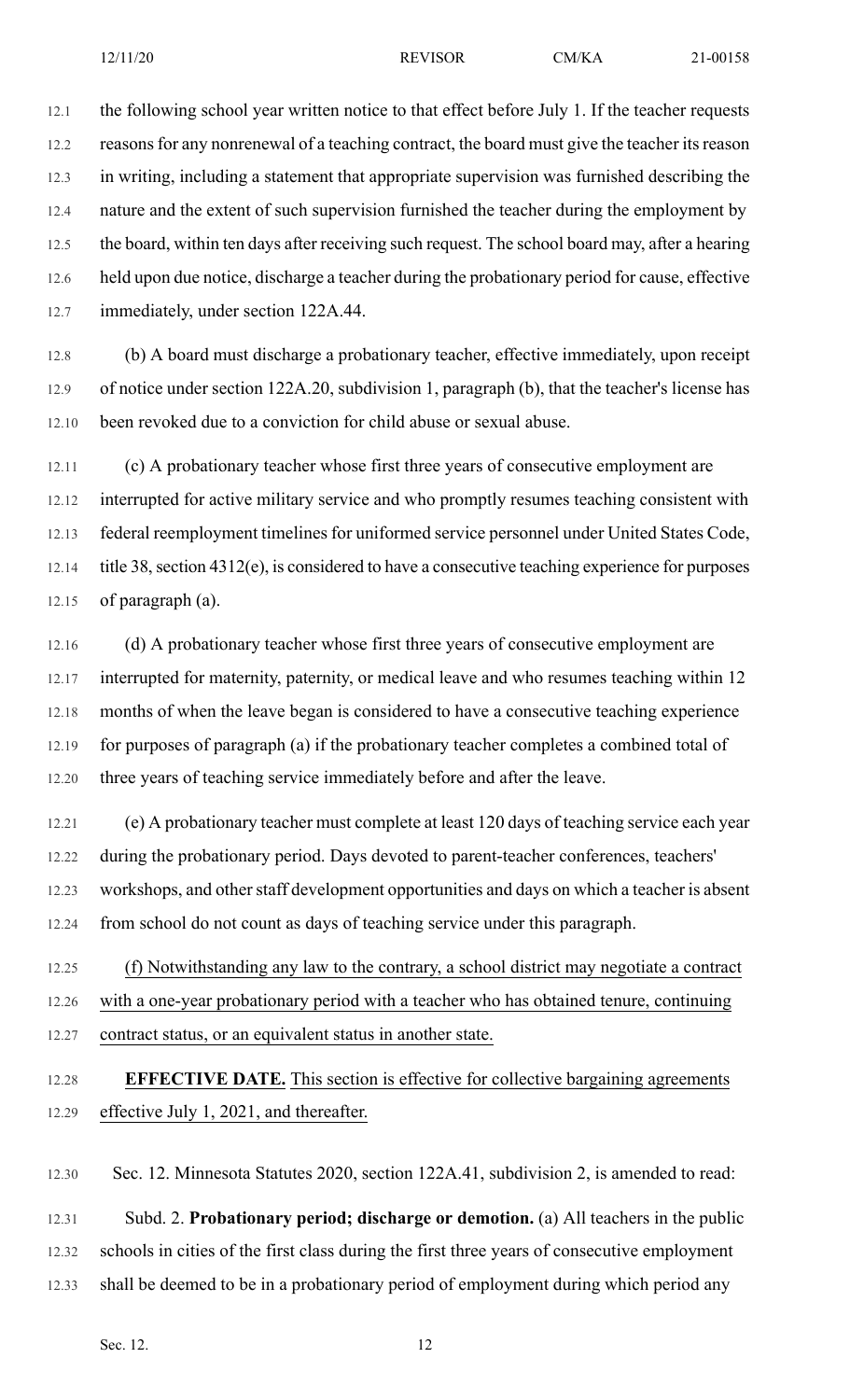12/11/20 REVISOR CM/KA 21-00158

13.1 annual contract with any teacher may, or may not, be renewed as the school board, after 13.2 consulting with the peer review committee charged with evaluating the probationary teachers 13.3 under subdivision 3, shall see fit. The school site management team or the school board if 13.4 there is no school site management team, shall adopt a plan for a written evaluation of 13.5 teachers during the probationary period according to subdivisions 3 and 5. Evaluation by 13.6 the peer review committee charged with evaluating probationary teachers under subdivision 13.7 3 shall occur at least three times periodically throughout each school year for a teacher 13.8 performing services during that school year; the first evaluation must occur within the first 13.9 90 days of teaching service. Days devoted to parent-teacher conferences, teachers' workshops, 13.10 and other staff development opportunities and days on which a teacher is absent from school 13.11 shall not be included in determining the number of school days on which a teacher performs 13.12 services. The school board may, during such probationary period, discharge or demote a 13.13 teacher for any of the causes as specified in this code. A written statement of the cause of 13.14 such discharge or demotion shall be given to the teacher by the school board at least 30 13.15 days before such removal or demotion shall become effective, and the teacher so notified 13.16 shall have no right of appeal therefrom.

13.17 (b) A probationary teacher whose first three years of consecutive employment are 13.18 interrupted for active military service and who promptly resumes teaching consistent with 13.19 federal reemployment timelines for uniformed service personnel under United States Code, 13.20 title 38, section  $4312(e)$ , is considered to have a consecutive teaching experience for purposes 13.21 of paragraph (a).

13.22 (c) A probationary teacher whose first three years of consecutive employment are 13.23 interrupted for maternity, paternity, or medical leave and who resumes teaching within 12 13.24 months of when the leave began is considered to have a consecutive teaching experience 13.25 for purposes of paragraph (a) if the probationary teacher completes a combined total of 13.26 three years of teaching service immediately before and after the leave.

13.27 (d) A probationary teacher must complete at least 120 days of teaching service each year 13.28 during the probationary period. Days devoted to parent-teacher conferences, teachers' 13.29 workshops, and other staff development opportunities and days on which a teacher is absent 13.30 from school do not count as days of teaching service under this paragraph.

13.31 (e) Notwithstanding any law to the contrary, a school district may negotiate a contract 13.32 with a one-year probationary period with a teacher who has obtained tenure, continuing 13.33 contract status, or an equivalent status in another state.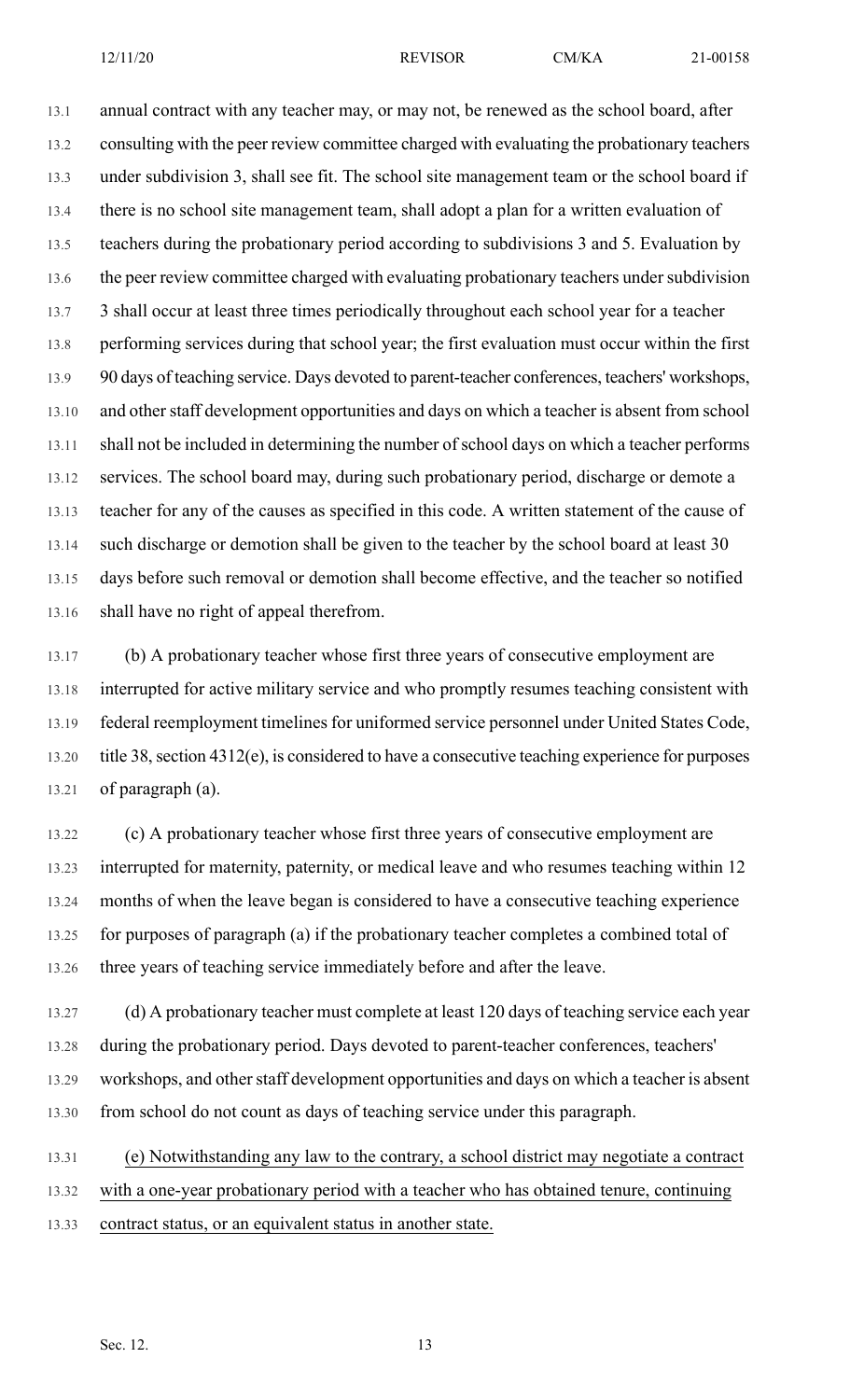12/11/20 REVISOR CM/KA 21-00158

| 14.1  | <b>EFFECTIVE DATE.</b> This section is effective for collective bargaining agreements           |
|-------|-------------------------------------------------------------------------------------------------|
| 14.2  | effective July 1, 2021, and thereafter.                                                         |
| 14.3  | Sec. 13. [122A.59] COME TEACH IN MINNESOTA HIRING BONUSES.                                      |
| 14.4  | Subdivision 1. Purpose. This section establishes a program to support districts and             |
| 14.5  | schools recruiting and offering hiring bonuses for licensed teachers who are American           |
| 14.6  | Indian or a person of color from another state or country in order to meet staffing needs in    |
| 14.7  | shortage areas in economic development regions in Minnesota.                                    |
| 14.8  | Subd. 2. Eligibility. A district or school must verify that the hiring bonus is given to        |
| 14.9  | teachers licensed in another state who:                                                         |
| 14.10 | (1) qualify for a Tier 3 or Tier 4 Minnesota license;                                           |
| 14.11 | (2) have moved to the economic development region in Minnesota where they were                  |
| 14.12 | hired; and                                                                                      |
| 14.13 | (3) belong to a racial or ethnic group that is underrepresented among teachers compared         |
| 14.14 | to students in the district or school under section 120B.35, subdivision 3, paragraph (b),      |
| 14.15 | clause $(2)$ .                                                                                  |
| 14.16 | Subd. 3. Bonus amount. A district or school may offer a signing and retention bonus             |
| 14.17 | of a minimum of $$2,500$ and a maximum of $$5,000$ to a teacher who meets the eligibility       |
| 14.18 | requirements. A teacher who meets eligibility requirements and meets a licensure shortage       |
| 14.19 | area in the economic development region of the state where the school is located may be         |
| 14.20 | offered a signing bonus of a minimum of \$4,000 and a maximum of \$8,000. A teacher must        |
| 14.21 | be paid half of the bonus when starting employment and half after completing four years         |
| 14.22 |                                                                                                 |
|       | of service in the hiring district or school. A teacher who does not complete their first school |
| 14.23 | year upon receiving a hiring bonus must repay the hiring bonus.                                 |
| 14.24 | Subd. 4. Administration. The commissioner must establish a process for districts or             |
| 14.25 | schools to seek reimbursement for hiring bonuses given to teachers in shortage areas moving     |
| 14.26 | to and working in Minnesota schools experiencing specific shortages.                            |
| 14.27 | <b>EFFECTIVE DATE.</b> This section applies to teacher contracts entered into on or after       |
| 14.28 | July 1, 2021.                                                                                   |
|       |                                                                                                 |
| 14.29 | Sec. 14. Minnesota Statutes 2020, section 122A.635, subdivision 3, is amended to read:          |
| 14.30 | Subd. 3. Grant program administration. The Professional Educator Licensing and                  |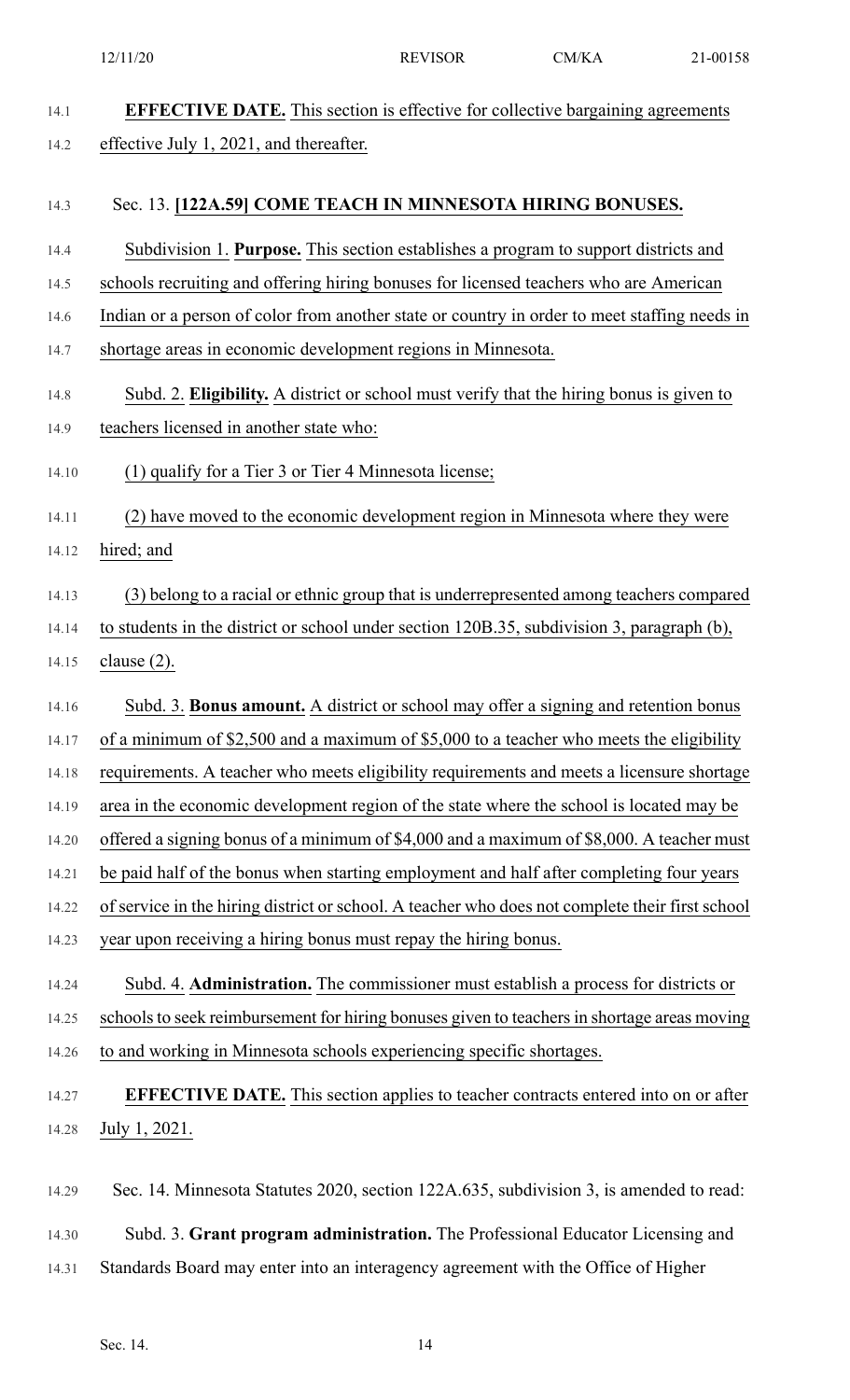15.1 Education. The agreement may include a transfer of funds to the Office of Higher Education 15.2 to help establish and administer the competitive grant process. The board must award grants 15.3 to institutions located in various economic development regions throughout the state, but 15.4 must not predetermine the number of institutions to be awarded grants under this section 15.5 or set a limit for the amount that any one institution may receive as part of the competitive 15.6 grant application process. All grants must be awarded by August 15 of the fiscal year in 15.7 which the grants are to be used except that, for initial competitive grants awarded for fiscal 15.8 year 2020, grants must be awarded by September 15. Grants awarded after fiscal year 2021 15.9 will be awarded for a two-year grant period. An institution that receives a grant under this 15.10 section may use the grant funds over a two- to four-year period to support teacher candidates.

15.11 Sec. 15. Minnesota Statutes 2020, section 122A.635, subdivision 4, is amended to read:

15.12 Subd. 4. **Report.** (a) By January 15 June 30 of each year, an institution awarded a grant 15.13 under this section must prepare for the legislature and the board a detailed report regarding 15.14 the expenditure of grant funds, including the amounts used to recruit, retain, and induct 15.15 teacher candidates of color or who are American Indian. The report must include the total 15.16 number of teacher candidates of color, disaggregated by race or ethnic group, who are 15.17 recruited to the institution, are newly admitted to the licensure program, are enrolled in the 15.18 licensure program, have completed student teaching, have graduated, are licensed, and are 15.19 newly employed as Minnesota teachers in their licensure field. A grant recipient must report 15.20 the total number of teacher candidates of color or who are American Indian at each stage 15.21 from recruitment to licensed teaching as a percentage of total candidates seeking the same 15.22 licensure at the institution.

15.23 (b) By September 1 of each year, the board must post a report on its website summarizing 15.24 the activities and outcomes of grant recipients and results that promote sharing of effective 15.25 practices among grant recipients.

### 15.26 Sec. 16. **[122A.685] GRANTS FOR GROW YOUR OWN PROGRAMS.**

15.27 Subdivision 1. **Establishment.** The commissioner of education must award grants for 15.28 the three types of Grow Your Own programs established under this section in order to 15.29 develop a teaching workforce that more closely reflects the state's increasingly diverse 15.30 student population and ensure all students have equitable access to effective and diverse 15.31 teachers.

15.32 Subd. 2. **Definitions.** (a) For purposes of this section, the following terms have the 15.33 meanings given.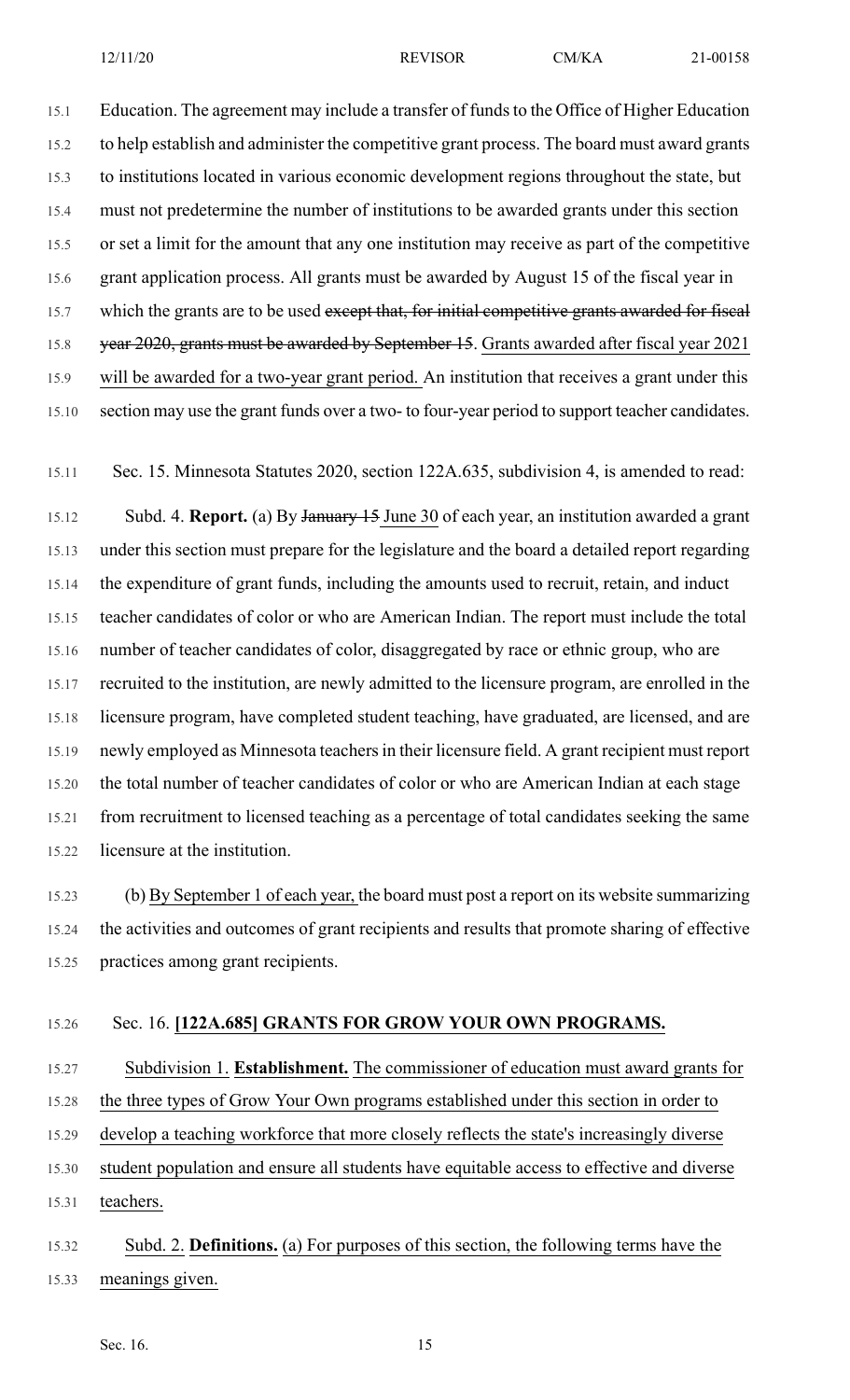12/11/20 REVISOR CM/KA 21-00158

| 16.1  | (b) "Eligible district" means a school district, charter school, or cooperative unit under     |
|-------|------------------------------------------------------------------------------------------------|
| 16.2  | section 123A.24, subdivision 2.                                                                |
| 16.3  | (c) "Grow Your Own program" means a program established by an eligible district in             |
| 16.4  | partnership with a Professional Educator Licensing and Standards Board-approved teacher        |
| 16.5  | preparation program provider, or by a Head Start program under section 119A.50, to provide     |
| 16.6  | a pathway for candidates to enter the teaching profession and teach at any level from early    |
| 16.7  | childhood to secondary school.                                                                 |
| 16.8  | (d) "Residency program" means a Professional Educator Licensing and Standards                  |
| 16.9  | Board-approved teacher preparation program established by an eligible district and a           |
| 16.10 | board-approved teacher preparation program provider that uses a cohort-based model and         |
| 16.11 | includes a yearlong clinical experience integrating coursework and student teaching.           |
| 16.12 | (e) "Resident" means a teacher candidate participating in a residency program.                 |
| 16.13 | Subd. 3. Grants to residency programs. (a) An eligible district may apply for grants           |
| 16.14 | to develop, maintain, or expand effective residency programs. A residency program must         |
| 16.15 | pair a resident with a teacher of record who must hold a Tier 3 or 4 license. The residency    |
| 16.16 | program must provide the teacher of record with ongoing professional development in            |
| 16.17 | co-teaching, mentoring, and coaching skills and must ensure that the resident and teacher      |
| 16.18 | of record co-teach and participate in required teacher professional development activities     |
| 16.19 | for at least 80 percent of the contracted week for a full academic year.                       |
| 16.20 | (b) A grant recipient must use at least 80 percent of grant funds to provide tuition           |
| 16.21 | scholarships or stipends to enable employees or community members seeking a teaching           |
| 16.22 | license, who are of color or American Indian, to participate in a residency program. A grant   |
| 16.23 | recipient may request permission from the commissioner to use the remaining grant funds        |
| 16.24 | to provide tuition scholarships to employees who are not persons of color or American          |
| 16.25 | Indian and who seek to teach in a licensure area in which the eligible district has a shortage |
| 16.26 | of Tier 3 or 4 licensed teachers.                                                              |
| 16.27 | (c) An eligible district using grant funds under this subdivision to provide financial         |
| 16.28 | support to teacher candidates may require a commitment from a candidate to teach in the        |
| 16.29 | eligible district for a reasonable amount of time not to exceed five years.                    |
| 16.30 | Subd. 4. Grants for programs serving adults. (a) An eligible district or Head Start            |
| 16.31 | program under section 119A.50 may apply for grants to provide financial assistance,            |
| 16.32 | mentoring, and other experiences to support persons of color or American Indian persons        |
| 16.33 | to become licensed teachers or preschool teachers.                                             |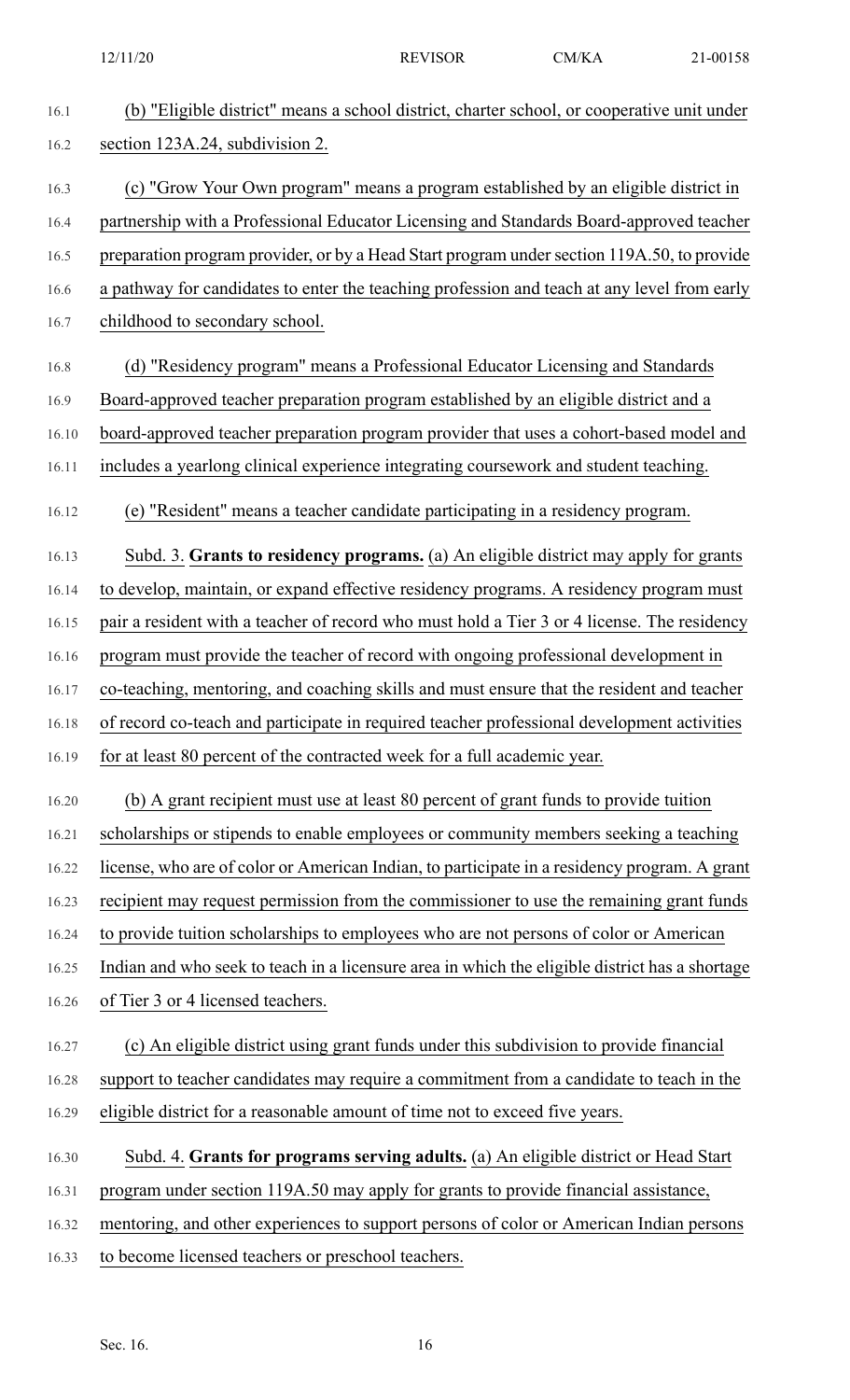12/11/20 REVISOR CM/KA 21-00158

| 17.1  | (b) An eligible district or Head Start program must use grant funds awarded under this           |
|-------|--------------------------------------------------------------------------------------------------|
| 17.2  | subdivision for:                                                                                 |
| 17.3  | (1) tuition scholarships or stipends to eligible Tier 2 licensed teachers, education             |
| 17.4  | assistants, cultural liaisons, or other nonlicensed employees who are of color or American       |
| 17.5  | Indian and are enrolled in undergraduate or graduate-level coursework that is part of a          |
| 17.6  | board-approved teacher preparation program leading to a Tier 3 teacher license;                  |
| 17.7  | (2) developing and implementing pathway programs with local community-based                      |
| 17.8  | organizations led by and for communities of color or American Indian communities that            |
| 17.9  | provide stipends or tuition scholarships to parents and community members who are of             |
| 17.10 | color or American Indian to change careers and obtain a Tier 3 license or other credential       |
| 17.11 | needed to teach in a Head Start program; or                                                      |
| 17.12 | (3) collaborating with a board-approved teacher preparation program provided by a                |
| 17.13 | postsecondary institution to develop and implement innovative teacher preparation programs       |
| 17.14 | that lead to Tier 2 or Tier 3 licensure, involve more intensive and extensive clinical           |
| 17.15 | experiences with more professional coaching or mentorship than are typically required in         |
| 17.16 | traditional college or university campus-based teacher preparation programs, provide             |
| 17.17 | candidates with support that is responsive to the unique needs of candidates who are of          |
| 17.18 | color or American Indian, and have more than half of their candidates identify as persons        |
| 17.19 | of color or American Indian.                                                                     |
| 17.20 | (c) An eligible district or Head Start program providing financial assistance to individuals     |
| 17.21 | under this subdivision may require a commitment from candidates to teach in the eligible         |
| 17.22 | school or Head Start program for a reasonable amount of time not to exceed five years.           |
| 17.23 | Subd. 5. Grants for programs serving secondary school students. (a) In addition to               |
| 17.24 | grants for developing and offering dual-credit postsecondary course options in schools for       |
| 17.25 | "Introduction to Teaching" or "Introduction to Education" courses under section 124D.09,         |
| 17.26 | subdivision 10, a school district or charter school may apply for grants under this section      |
| 17.27 | to offer other innovative programs that encourage secondary school students, especially          |
| 17.28 | students of color and American Indian students, to pursue teaching. To be eligible for a         |
| 17.29 | grant under this subdivision, a school district or charter school must ensure that the aggregate |
| 17.30 | percentage of secondary school students of color and American Indian students participating      |
| 17.31 | in the program is equal to or greater than the aggregate percentage of students of color and     |
| 17.32 | American Indian students in the school district or charter school.                               |
| 17.33 | (b) A grant recipient must use grant funds awarded under this subdivision for:                   |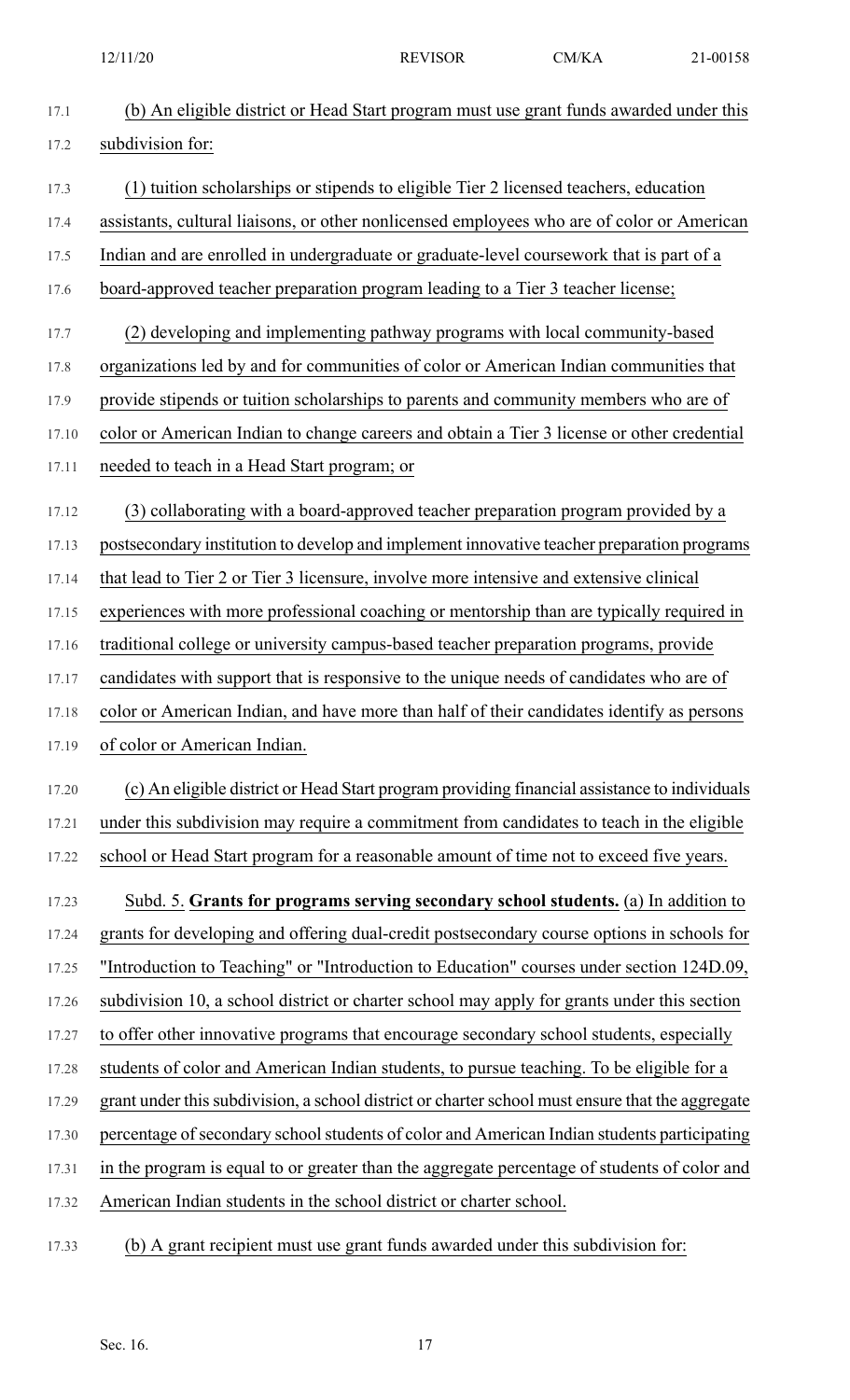- 18.1 (1) supporting future teacher clubs or service-learning opportunities that provide middle 18.2 and high-school students who are of color or American Indian to have experiential learning 18.3 supporting the success of younger students or peers and to increase students' interest in 18.4 pursuing a teaching career; 18.5 (2) providing direct support, including wrap-around services, for students who are of 18.6 color or American Indian to enroll and be successful in postsecondary enrollment options 18.7 courses under section 124D.09 that would meet degree requirements for teacher licensure; 18.8 or 18.9 (3) offering scholarships to graduating high school students who are of color or American 18.10 Indian to enroll in board-approved undergraduate teacher preparation programs at a college 18.11 or university in Minnesota. 18.12 Subd. 6. **Grant procedure.** (a) An eligible district or Head Start program must apply 18.13 for a grant under this section in the form and manner specified by the commissioner. The 18.14 commissioner must give priority to eligible districts or Head Start programs with the highest 18.15 total number or percentage of students who are of color or American Indian. 18.16 (b) For the 2021-2022 school year and later, grant applications for new and existing 18.17 programs must be received by the commissioner no later than January 15 of the year prior 18.18 to the school year in which the grant will be used. The commissioner must review all 18.19 applications and notify grant recipients by March 15 or as soon as practicable of the 18.20 anticipated amount awarded. If the commissioner determines that sufficient funding is 18.21 unavailable for the grants, the commissioner must notify grant applicants by June 30 or as 18.22 soon as practicable that there are insufficient funds. 18.23 Subd. 7. **Account established.** A Grow Your Own program account is created in the 18.24 special revenue fund for depositing money appropriated to or received by the department 18.25 for Grow Your Own programs. Money deposited in the account is appropriated to the 18.26 commissioner, does not cancel, and is continuously available for grants under this section. 18.27 Grant recipients may apply to use grant money over a period of up to 24 months. 18.28 Subd. 8. **Report.** Grant recipients must annually report to the commissioner in the form 18.29 and manner determined by the commissioner on their activities under this section, including 18.30 the number of participants, the percentage of participants who are of color or American 18.31 Indian, and an assessment of program effectiveness, including participant feedback, areas 18.32 for improvement, the percentage of participants continuing to pursue teacher licensure, and 18.33 where applicable, the number of participants hired in the school or district as teachers after 18.34 completing preparation programs. The commissioner must publish a report for the public
	- Sec. 16. 18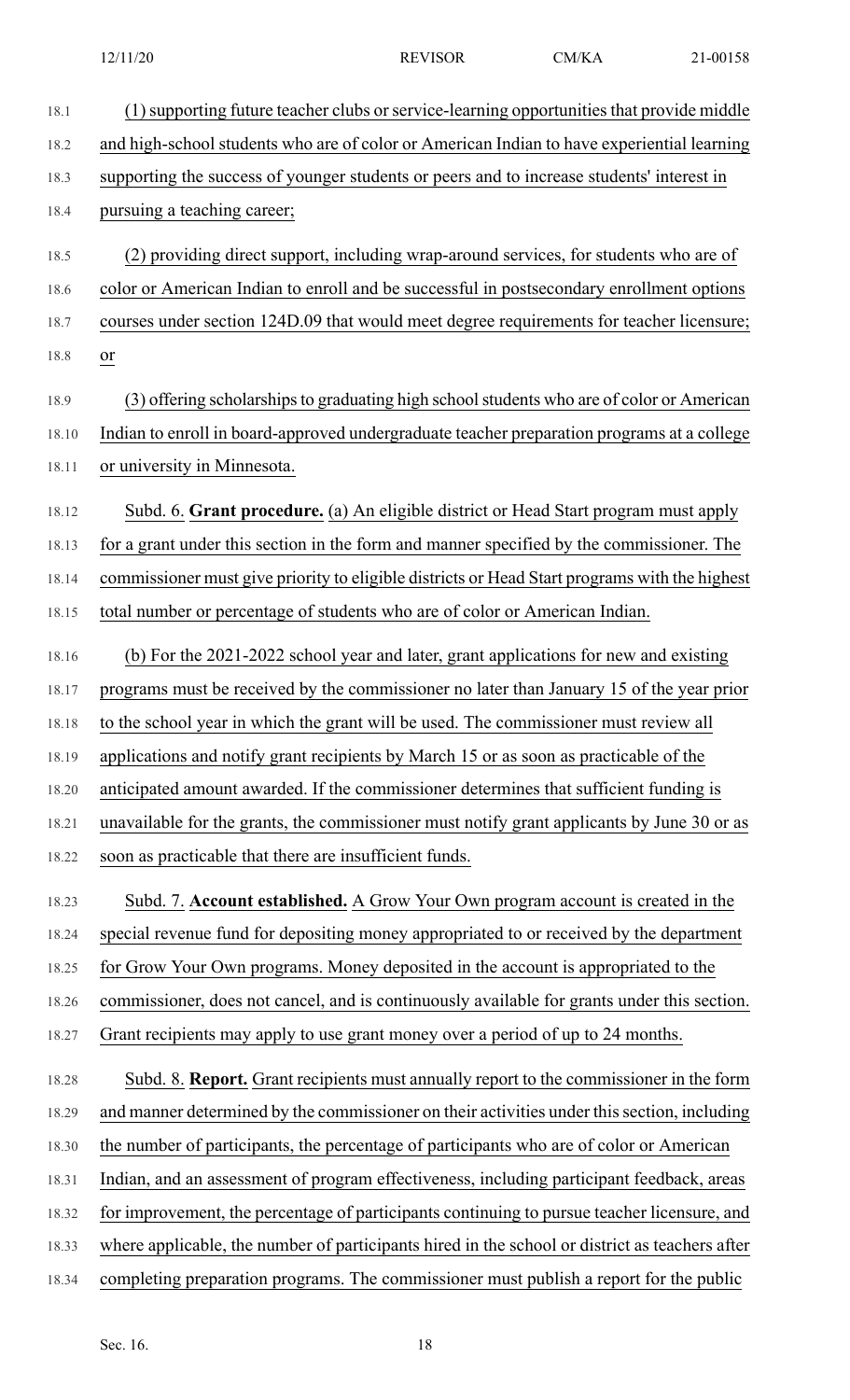- 19.1 that summarizes the activities and outcomes of grant recipients and what was done to promote
- 19.2 sharing of effective practices among grant recipients and potential grant applicants.

## 19.3 **EFFECTIVE DATE.** This section is effective July 1, 2021.

19.4 Sec. 17. Minnesota Statutes 2020, section 122A.70, is amended to read:

# 19.5 **122A.70 TEACHER MENTORSHIP AND RETENTION OF EFFECTIVE** 19.6 **TEACHERS.**

19.7 Subdivision 1. **Teacher mentoring, induction, and retention programs.** (a) School 19.8 districts are encouraged to develop teacher mentoring programs for teachers new to the 19.9 profession or district, including teaching residents, teachers of color, teachers who are 19.10 American Indian, teachers in license shortage areas, teachers with special needs, or 19.11 experienced teachers in need of peer coaching.

19.12 (b) Teacher mentoring programs must be included in or aligned with districts' teacher 19.13 evaluation and peer review processes under sections 122A.40, subdivision 8, and 122A.41, 19.14 subdivision 5. A district may use staff development revenue under section 122A.61, special 19.15 grant programs established by the legislature, or another funding source to pay a stipend to 19.16 a mentor who may be a current or former teacher who has taught at least three years and is 19.17 not on an improvement plan. Other initiatives using such funds or funds available under 19.18 sections 124D.861 and 124D.862 may include:

19.19 (1) additional stipends as incentives to mentors of color or who are American Indian;

19.20 (2) financial supports for professional learning community affinity groups across schools 19.21 within and between districts for teachers from underrepresented racial and ethnic groups to 19.22 come together throughout the school year. For purposes of this section, "affinity groups" 19.23 are groups of educators who share a common racial or ethnic identity in society as persons 19.24 of color or who are American Indian;

19.25 (3) programs for induction aligned with the district or school mentorship program during 19.26 the first three years of teaching, especially for teachers from underrepresented racial and 19.27 ethnic groups; or

19.28 (4) grants supporting licensed and nonlicensed educator participation in professional 19.29 development, such as workshops and graduate courses, related to increasing student 19.30 achievement for students of color and American Indian students in order to close opportunity 19.31 and achievement gaps.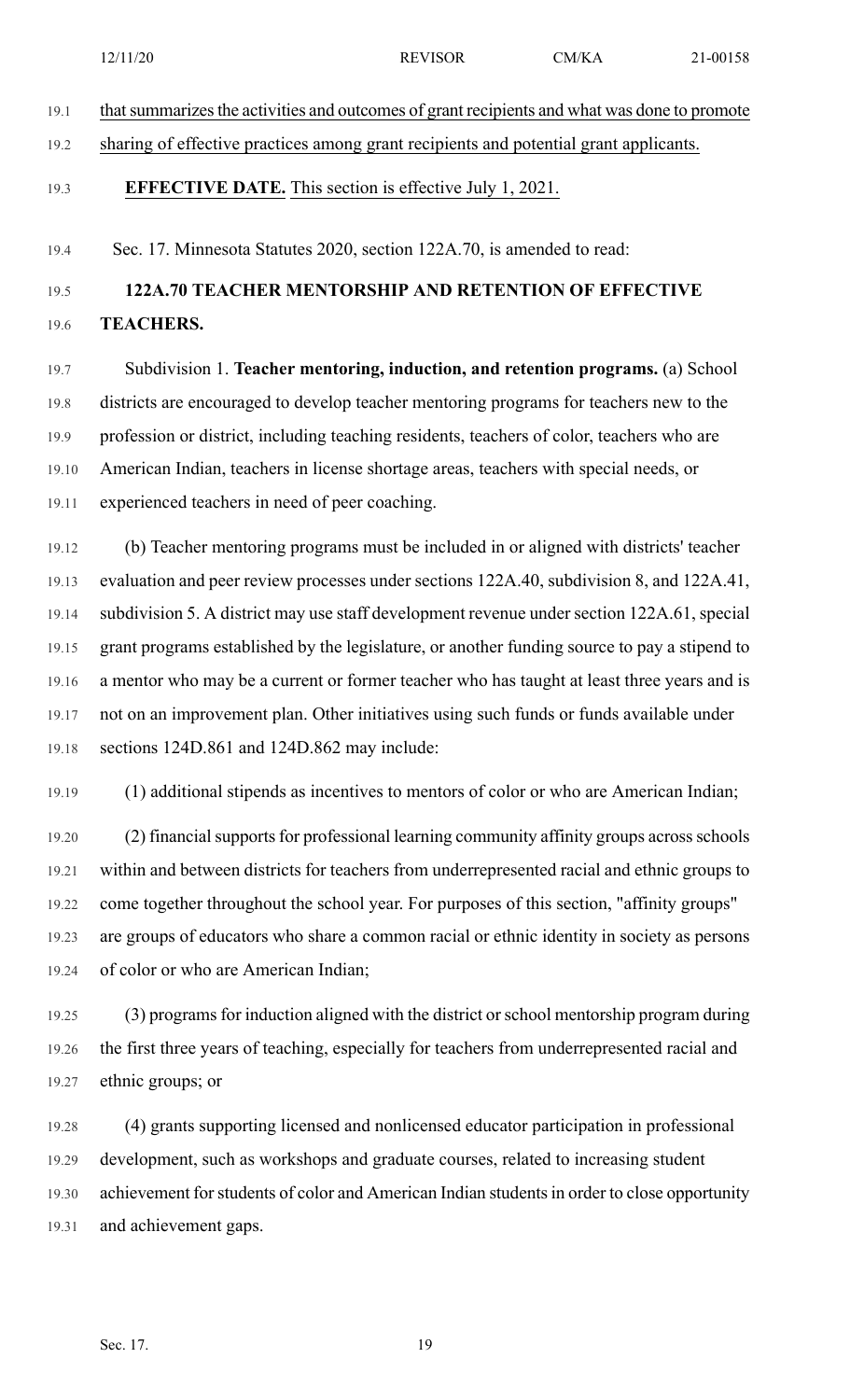20.1 (c) A school or district that receives a grant must negotiate additional retention strategies 20.2 or protection from unrequested leave of absences in the beginning years of employment for 20.3 teachers of color and teachers who are American Indian. Retention strategies may include 20.4 providing financial incentives for teachers of color and teachers who are American Indian 20.5 to work in the school or district for at least five years and placing American Indian educators 20.6 at sites with other American Indian educators and educators of color at sites with other 20.7 educators of color to reduce isolation and increase opportunity for collegial support.

20.8 Subd. 2. **Applications.** The Professional Educator Licensing and Standards Board must 20.9 make application forms available to sitesinterested in developing or expanding a mentorship 20.10 program. A school district; a or group of school districts; a coalition of districts, teachers, 20.11 and teacher education institutions; or, a school or coalition of schools, or a coalition of 20.12 teachers, or nonlicensed educators may apply for a program grant. A higher education 20.13 institution or nonprofit organization may partner with a grant applicant, but is not eligible 20.14 as a sole applicant for grant funds. The Professional Educator Licensing and Standards 20.15 Board, in consultation with the teacher mentoring task force, must approve or disapprove 20.16 the applications. To the extent possible, the approved applications must reflect effective 20.17 mentoring, professional development, and retention components, and be geographically 20.18 distributed throughout the state. The Professional Educator Licensing and Standards Board 20.19 must encourage the selected sites to consider the use of its assessment procedures.

- 20.20 Subd. 3. **Criteria for selection.** (a) At a minimum, applicants must express commitment 20.21 to:
- 20.22 (1) allow staff participation;
- 20.23 (2) assess skills of both beginning and mentor teachers;
- 20.24 (3) provide appropriate in-service to needs identified in the assessment;
- 20.25 (4) provide leadership to the effort;
- 20.26 (5) cooperate with higher education institutions or teacher educators;
- 20.27 (6) provide facilities and other resources;
- 20.28 (7) share findings, materials, and techniques with other school districts; and
- 20.29 (8) retain teachers of color and teachers who are American Indian.
- 20.30 (b) Priority for awarding grants must be for efforts to induct, mentor, and retain Tier 2
- 20.31 or Tier 3 teachers who are of color or American Indian and Tier 2 or Tier 3 teachers in
- 20.32 licensure shortage areas.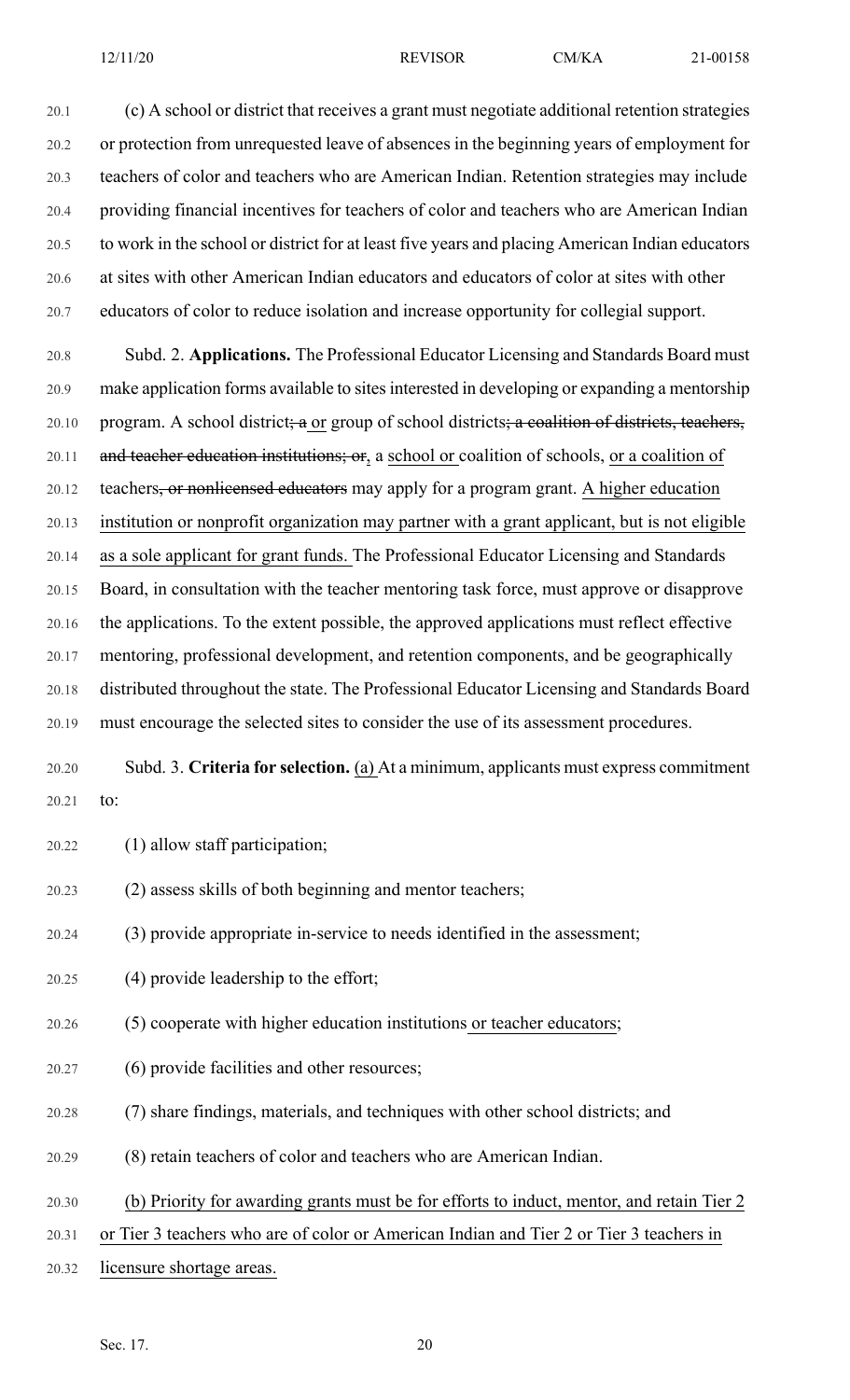21.1 Subd. 4. **Additional funding.** Applicants are required to seek additional funding and 21.2 assistance from sources such as school districts, postsecondary institutions, foundations, 21.3 and the private sector.

21.4 Subd. 5. **Program implementation.** Grants may be awarded for implementing activities 21.5 over a period of time up to 24 months. New and expanding mentorship sites that are funded 21.6 to design, develop, implement, and evaluate their program must participate in activities that 21.7 support program development and implementation. The Professional Educator Licensing 21.8 and Standards Board must provide resources and assistance to support new sites in their 21.9 program efforts. These activities and services may include, but are not limited to: planning, 21.10 planning guides, media, training, conferences, institutes, and regional and statewide 21.11 networking meetings. Nonfunded schools or districts interested in getting started may 21.12 participate. Fees may be charged for meals, materials, and the like.

21.13 Subd. 6. **Report.** By June September 30 of each year after receiving a grant, recipients 21.14 must submit a report to the Professional Educator Licensing and Standards Board on program 21.15 efforts that describes mentoring and induction activities and assesses the impact of these 21.16 programs on teacher effectiveness and retention.

21.17 **EFFECTIVE DATE.** This section is effective July 1, 2021.

21.18 Sec. 18. Minnesota Statutes 2020, section 123B.147, subdivision 3, is amended to read:

21.19 Subd. 3. Duties; evaluation. (a) The principal shall provide administrative, supervisory, 21.20 and instructional leadership services, under the supervision of the superintendent of schools 21.21 of the district and according to the policies, rules, and regulations of the school board, for 21.22 the planning, management, operation, and evaluation of the education program of the building 21.23 or buildings to which the principal is assigned.

21.24 (b) To enhance a principal's culturally responsive leadership skills and support and 21.25 improve teaching practices, school performance, and student achievement for diverse student 21.26 populations, including at-risk students, children with disabilities, English learners, and gifted 21.27 students, among others, a district must develop and implement a performance-based system 21.28 for annually evaluating school principals assigned to supervise a school building within the 21.29 district. The evaluation must be designed to improve teaching and learning by supporting 21.30 the principal in shaping the school's professional environment and developing teacher 21.31 quality, performance, and effectiveness. The annual evaluation must: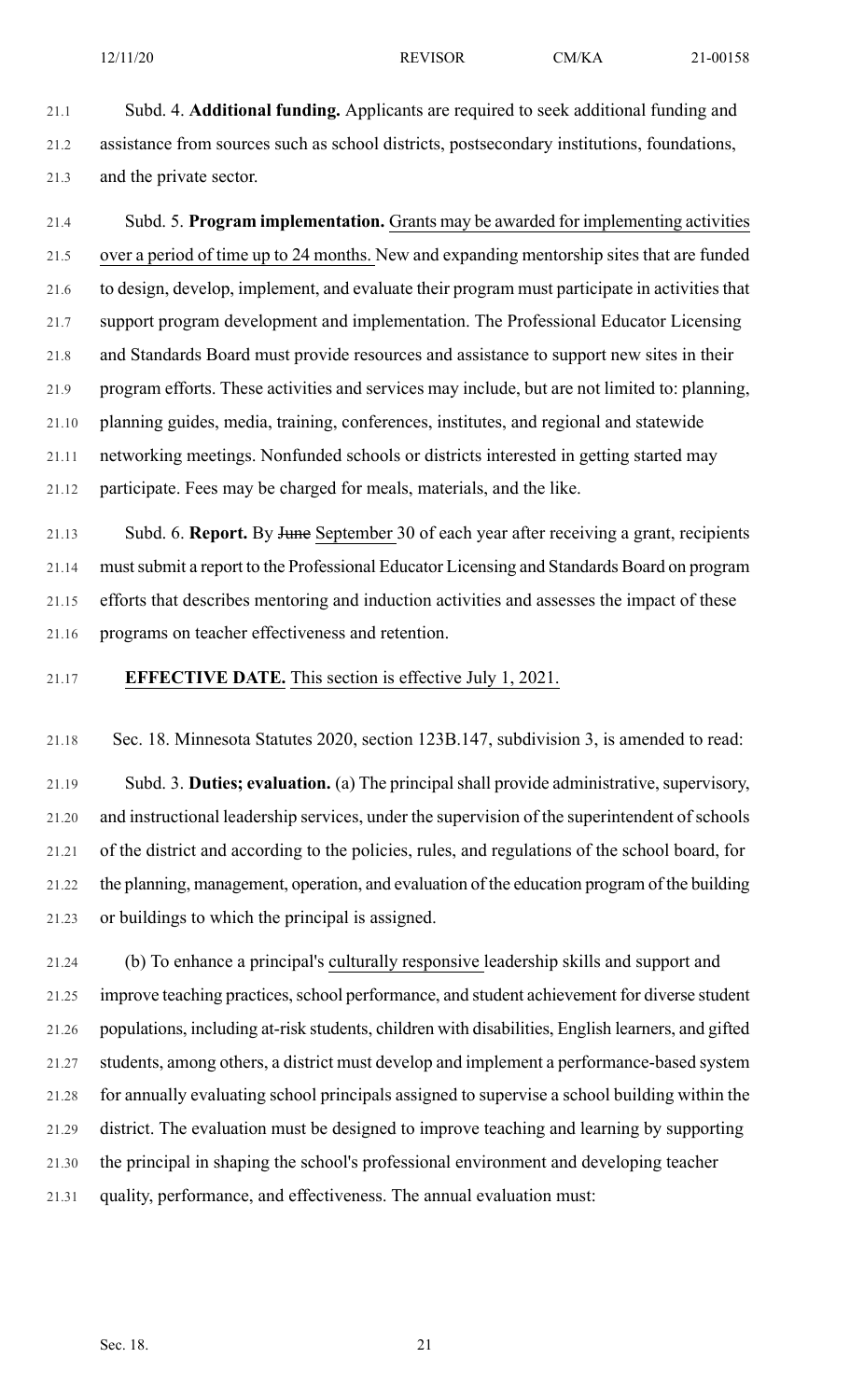22.6 and employees; 22.7  $(2)$  (3) include formative and summative evaluations based on multiple measures of 22.8 student progress toward career and college readiness; 22.9  $(3)$  (4) be consistent with a principal's job description, a district's long-term plans and 22.10 goals, and the principal's own professional multiyear growth plans and goals, all of which 22.11 must support the principal's leadership behaviors and practices, rigorous curriculum, school 22.12 performance, and high-quality instruction; 22.13  $(4)(5)$  include on-the-job observations and previous evaluations; 22.14  $(5)$  (6) allow surveys to help identify a principal's effectiveness, leadership skills and 22.15 processes, and strengths and weaknesses in exercising leadership in pursuit of school success; 22.16  $(6)(7)$  use longitudinal data on student academic growth as 35 percent of the evaluation 22.17 and incorporate district achievement goals and targets; 22.18  $(7)$  (8) be linked to professional development that emphasizes improved teaching and 22.19 learning, curriculum and instruction, student learning, culturally responsive leadership 22.20 practices, and a collaborative professional culture; and 22.21  $(8)(9)$  for principals not meeting standards of professional practice or other criteria 22.22 under this subdivision, implement a plan to improve the principal's performance and specify 22.23 the procedure and consequence if the principal's performance is not improved. 22.24 The provisions of this paragraph are intended to provide districts with sufficient flexibility 22.25 to accommodate district needs and goals related to developing, supporting, and evaluating 22.26 principals. 22.27 **EFFECTIVE DATE.** This section is effective July 1, 2022.

# 22.28 Sec. 19. **[124D.792] GRADUATION CEREMONIES; TRIBAL REGALIA AND** 22.29 **OBJECTS OF CULTURAL SIGNIFICANCE.**

22.30 A school district or charter school must not prohibit an American Indian student from

- 22.31 wearing American Indian regalia, tribal regalia, or objects of cultural significance at
- 22.32 graduation ceremonies.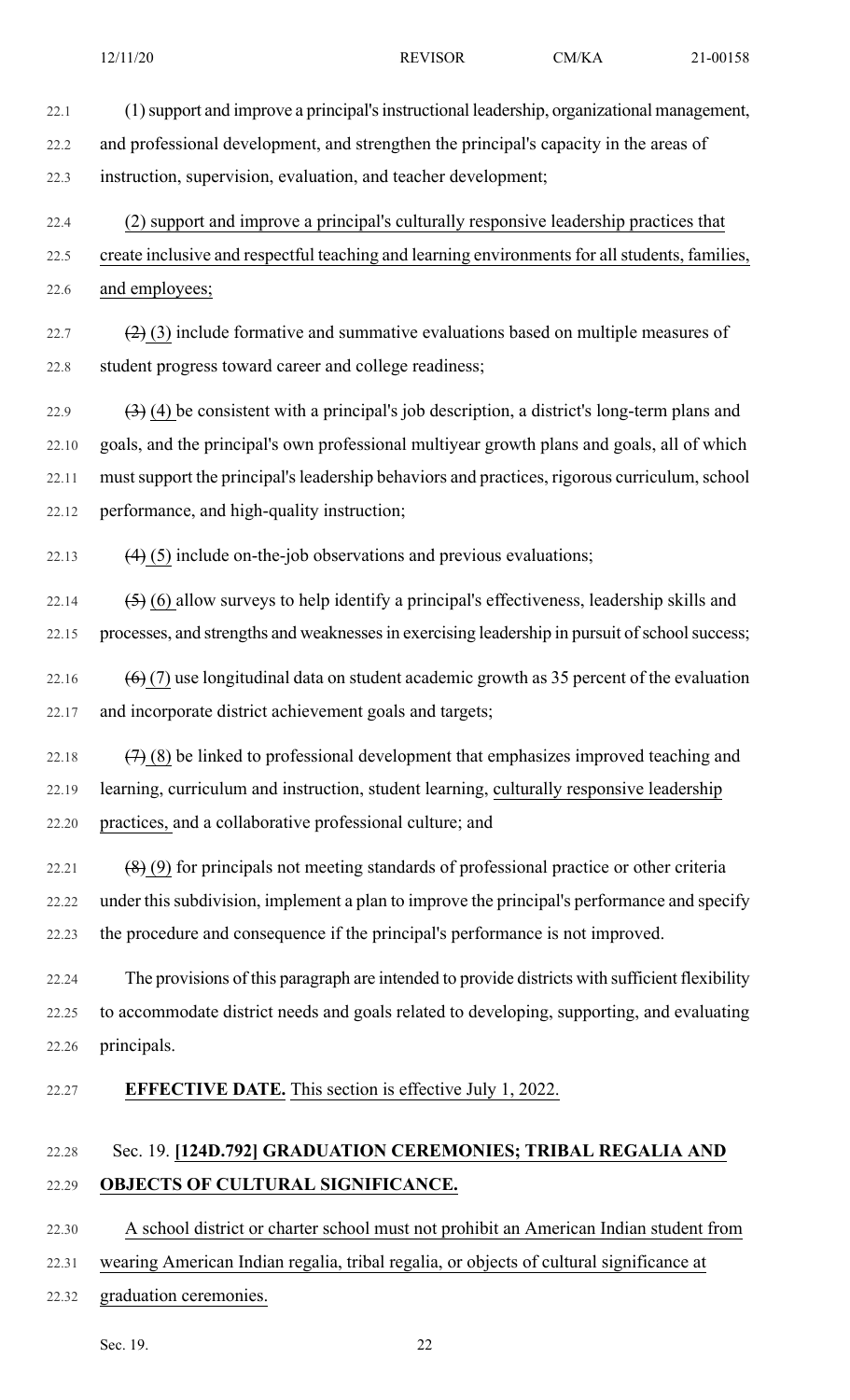23.1 Sec. 20. Minnesota Statutes 2020, section 124D.861, subdivision 2, is amended to read: 23.2 Subd. 2. **Plan implementation; components.** (a) The school board of each eligible 23.3 district must formally develop and implement a long-term plan under this section. The plan 23.4 must be incorporated into the district's comprehensive strategic plan undersection 120B.11. 23.5 Plan components may include: innovative and integrated prekindergarten through grade 12 23.6 learning environments that offer students school enrollment choices; family engagement 23.7 initiatives that involve families in their students' academic life and success; professional 23.8 development opportunities for teachers and administrators focused on improving the academic 23.9 achievement of all students, including teachers and administrators who are members of 23.10 populations underrepresented among the licensed teachers or administrators in the district 23.11 or school and who reflect the diversity of students under section 120B.35, subdivision 3, 23.12 paragraph (b), clause (2), who are enrolled in the district or school; increased programmatic 23.13 opportunities and effective and more diverse instructors focused on rigor and college and 23.14 eareer readiness for underserved students, including students enrolled in alternative learning 23.15 centers under section 123A.05, public alternative programs under section 126C.05, 23.16 subdivision 15, and contract alternative programs under section 124D.69, among other 23.17 underserved students; or recruitment and retention of teachers and administrators with 23.18 diverse racial and ethnic backgrounds.

23.19 (b) The plan must contain goals for:

23.20 (1) reducing the disparities in academic achievement and in equitable access to effective 23.21 and more diverse teachers among all students and specific categories of students under 23.22 section 120B.35, subdivision 3, paragraph (b), excluding the student categories of gender, 23.23 disability, and English learners; and

23.24 (2) increasing racial and economic diversity and integration in schools and districts.

23.25 (c) The plan must include strategies to validate, affirm, embrace, and integrate cultural 23.26 and community strengths of all students, families, and employees in the district's curriculum 23.27 as well as learning and work environments, and to address issues of institutional racism as 23.28 defined in section 120B.11, subdivision 1, in schools that create opportunity and achievement 23.29 gaps for students, families, and staff who are of color or American Indian. Examples of 23.30 institutional racism experienced by students who are of color or American Indian include 23.31 policies and practices that intentionally or unintentionally result in disparate discipline 23.32 referrals and suspension, inequitable access to advanced coursework, overrepresentation in 23.33 lower-level coursework, inequitable participation in cocurricular activities, inequitable 23.34 parent involvement, and lack of equitable access to racially and ethnically diverse teachers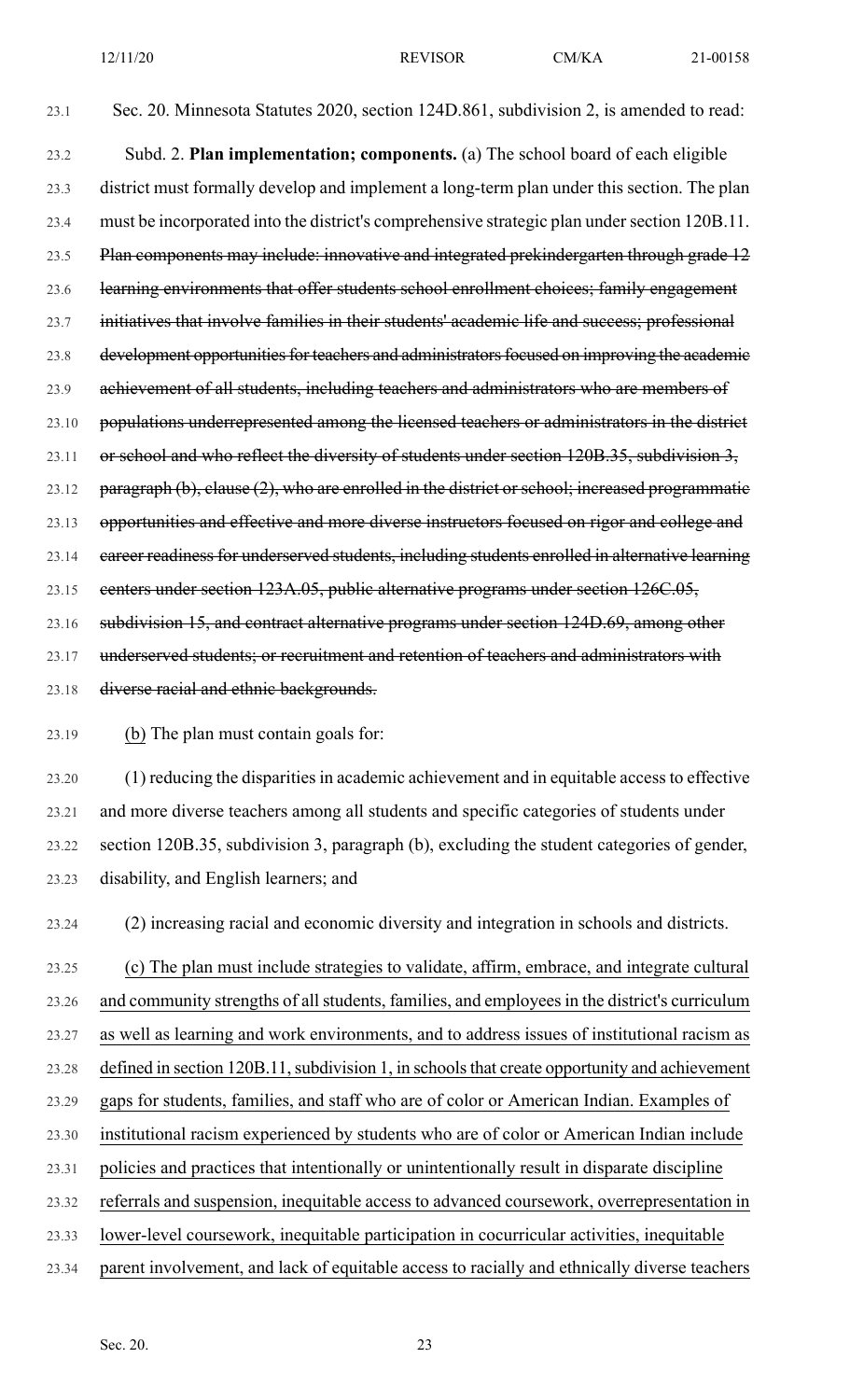12/11/20 REVISOR CM/KA 21-00158

| 24.1  | who reflect the racial or ethnic diversity of students because it has not been a priority to    |
|-------|-------------------------------------------------------------------------------------------------|
| 24.2  | hire or retain such teachers.                                                                   |
| 24.3  | (d) School districts must use local data, to the extent practicable, to develop plan            |
| 24.4  | components and strategies. Plans may include:                                                   |
| 24.5  | (1) innovative and integrated prekindergarten through grade 12 learning environments            |
| 24.6  | that offer students school enrollment choices;                                                  |
| 24.7  | (2) family engagement initiatives that involve families in their students' academic life        |
| 24.8  | and success and improve relations between home and school;                                      |
| 24.9  | (3) opportunities for students, families, staff, and community members who are of color         |
| 24.10 | or American Indian to share their experiences in the school setting with school staff and       |
| 24.11 | administration and to inform development of specific proposals for making school                |
| 24.12 | environments more validating, affirming, embracing, and integrating of their cultural and       |
| 24.13 | community strengths.                                                                            |
| 24.14 | (4) professional development opportunities for teachers and administrators focused on           |
| 24.15 | improving the academic achievement of all students, including knowledge, skills, and            |
| 24.16 | dispositions needed to be anti-racist and culturally sustaining as defined in section 120B.11,  |
| 24.17 | subdivision 1, for serving students who are from racially and ethnically diverse backgrounds;   |
| 24.18 | (5) recruitment and retention of teachers, administrators, cultural and family liaisons,        |
| 24.19 | paraprofessionals, and other staff from racial, ethnic, and linguistic backgrounds represented  |
| 24.20 | in the student population to strengthen relationships with all students, families, and other    |
| 24.21 | members of the community;                                                                       |
| 24.22 | (6) collection, examination, and evaluation of academic and discipline data for                 |
| 24.23 | institutional racism as defined in section 120B.11, subdivision 1, in structures, policies, and |
| 24.24 | practices that result in the education disparities, in order to propose anti-racist changes as  |
| 24.25 | defined in section 120B.11, subdivision 1, that increase access, meaningful participation,      |
| 24.26 | representation, and positive outcomes for students of color and American Indian students;       |
| 24.27 | (7) increased programmatic opportunities and effective and more diverse instructors             |
| 24.28 | focused on rigor and college and career readiness for students who are impacted by racial,      |
| 24.29 | gender, linguistic, and economic disparities, including students enrolled in area learning      |
| 24.30 | centers or alternative learning programs under section 123A.05, state-approved alternative      |
| 24.31 | programs under section 126C.05, subdivision 15, and contract alternative programs under         |
| 24.32 | section 124D.69, among other underserved students;                                              |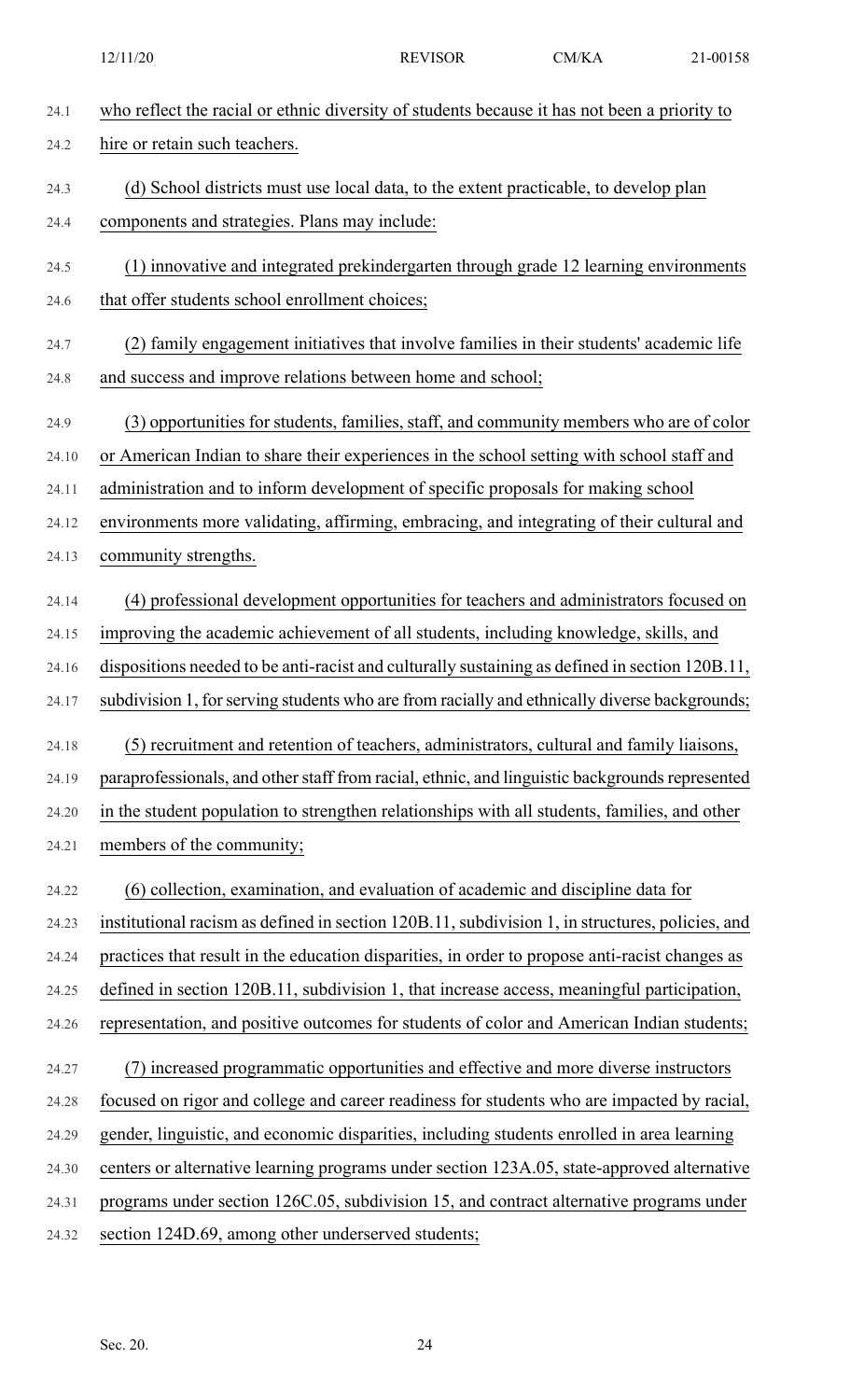25.1 (8) ethnic studies curriculum as defined in section 120B.11, subdivision 1, to provide 25.2 all students with opportunities to learn about their own and others' cultures and historical 25.3 experiences; or 25.4 (9) examination and revision of district curricula in allsubjectsto be inclusive of diverse 25.5 racial and ethnic groups while meeting state academic standards and being culturally 25.6 sustaining as defined in section 120B.11, subdivision 1, ensuring content being studied 25.7 about any group is accurate and based in knowledge from that group. 25.8  $\left(\frac{b}{c}\right)$  (e) Among other requirements, an eligible district must implement effective, 25.9 research-based interventions that include formative multiple measures of assessment practices 25.10 and engagement in order to reduce the eliminate academic disparities in student academic 25.11 performance among the specific categories of students as measured by student progress and 25.12 growth on state reading and math assessments and for students impacted by racial, gender, 25.13 linguistic, and economic inequities as aligned with section 120B.11. 25.14  $\left(\mathbf{e}\right)$  (f) Eligible districts must create efficiencies and eliminate duplicative programs and 25.15 services under this section, which may include forming collaborations or a single, 25.16 seven-county metropolitan areawide partnership of eligible districts for this purpose. 25.17 **EFFECTIVE DATE.** This section is effective for all plans reviewed and updated after 25.18 the day following final enactment. 25.19 Sec. 21. **APPROPRIATIONS.** 25.20 Subdivision 1. **Department of Education.** The sums indicated in this section are 25.21 appropriated from the general fund to the Department of Education for the fiscal years 25.22 designated. 25.23 Subd. 2. **Collaborative urban and greater Minnesota educators of color grants.** (a) 25.24 For transfer to the Professional Educator Licensing and Standards Board for collaborative 25.25 urban and greater Minnesota educators of color competitive grants under Minnesota Statutes, 25.26 section 122A.635: 25.27 \$ 6,000,000 ..... 2022 25.28 \$ 6,000,000 ..... 2023 25.29 (b) Any balance does not cancel but is available in the following fiscal year. 25.30 (c) The base appropriation for fiscal year 2024 and later is \$6,000,000. 25.31 (d) The board may retain up to \$100,000 of the appropriation amount to monitor and 25.32 administer the grant program.

Sec. 21. 25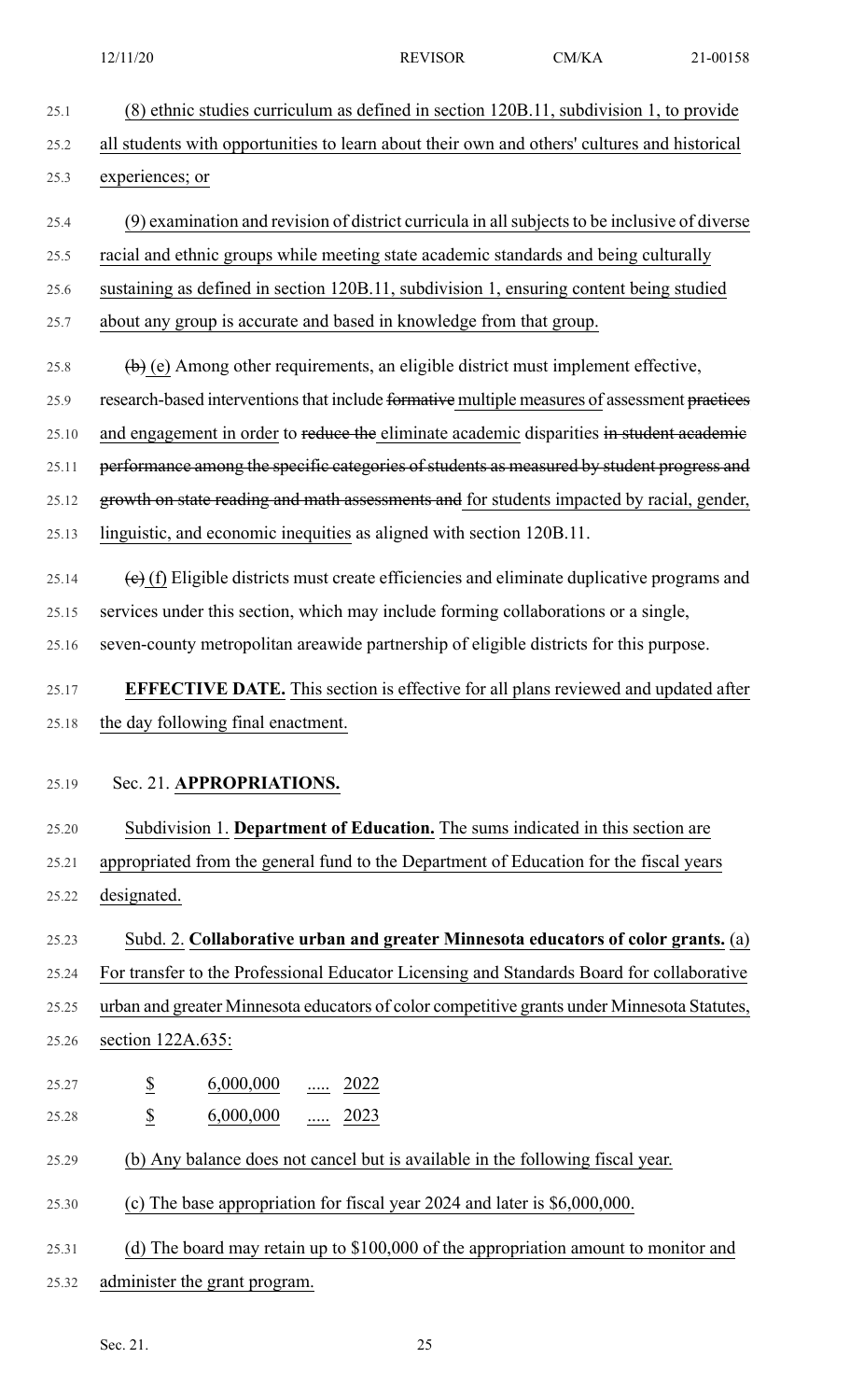| 26.1  | Subd. 3. Grow Your Own pathways to teacher licensure grants. (a) For grants to                 |
|-------|------------------------------------------------------------------------------------------------|
| 26.2  | develop, continue, or expand Grow Your Own new teacher programs:                               |
| 26.3  | $\overline{\mathcal{E}}$<br>$8,500,000$ 2022                                                   |
| 26.4  | $8,500,000$ 2023<br>$\underline{\$}$                                                           |
| 26.5  | (b) Any balance does not cancel but is available in the following fiscal year.                 |
| 26.6  | (c) Of this amount in each fiscal year, at least \$3,000,000 is for teacher residency          |
| 26.7  | programs under Minnesota Statutes, section 122A.685, subdivision 3.                            |
| 26.8  | (d) The base appropriation for fiscal year $2024$ and later is $$10,000,000$ .                 |
| 26.9  | (e) The department may retain up to \$100,000 of the appropriation amount to monitor           |
| 26.10 | and administer the grant program.                                                              |
| 26.11 | Subd. 4. Mentoring, induction, and retention incentive program grants for teachers             |
| 26.12 | of color. (a) For transfer to the Professional Educator Licensing and Standards Board for      |
| 26.13 | the development and expansion of mentoring, induction, and retention programs designed         |
| 26.14 | for teachers of color or American Indian teachers under Minnesota Statutes, section 122A.70:   |
| 26.15 | $\overline{\mathcal{E}}$<br>$3,000,000$ 2022                                                   |
| 26.16 | $\underline{\$}$<br>3,000,000  2023                                                            |
|       |                                                                                                |
| 26.17 | (b) Any balance does not cancel but is available in the following fiscal year.                 |
| 26.18 | (c) The base appropriation for grants under Minnesota Statutes, section 122A.70, for           |
| 26.19 | fiscal year 2024 and later is \$4,500,000, of which at least \$3,500,000 each fiscal year must |
| 26.20 | be granted for the development and expansion of mentoring, induction, and retention            |
| 26.21 | programs designed for teachers of color or American Indian teachers.                           |
| 26.22 | (d) The board may retain up to three percent of the appropriation amount to monitor and        |
| 26.23 | administer the grant program.                                                                  |
| 26.24 | Subd. 5. Reports on increasing percentage of teachers of color and American Indian             |
| 26.25 | teachers. For transfer to the Professional Educator Licensing and Standards Board for a        |
| 26.26 | report on the efforts and impact of all state-funded programs to increase the percentage of    |
| 26.27 | teachers of color and American Indian teachers in Minnesota schools developed in               |
| 26.28 | consultation with the Department of Education, Office of Higher Education, grant recipients,   |
| 26.29 | and stakeholders.                                                                              |
| 26.30 | $\frac{1}{2}$<br>$\frac{15,000}{\cdots}$ $\frac{2022}{\cdots}$                                 |
| 26.31 | The base appropriation for fiscal year 2024 and each even-numbered later fiscal year is        |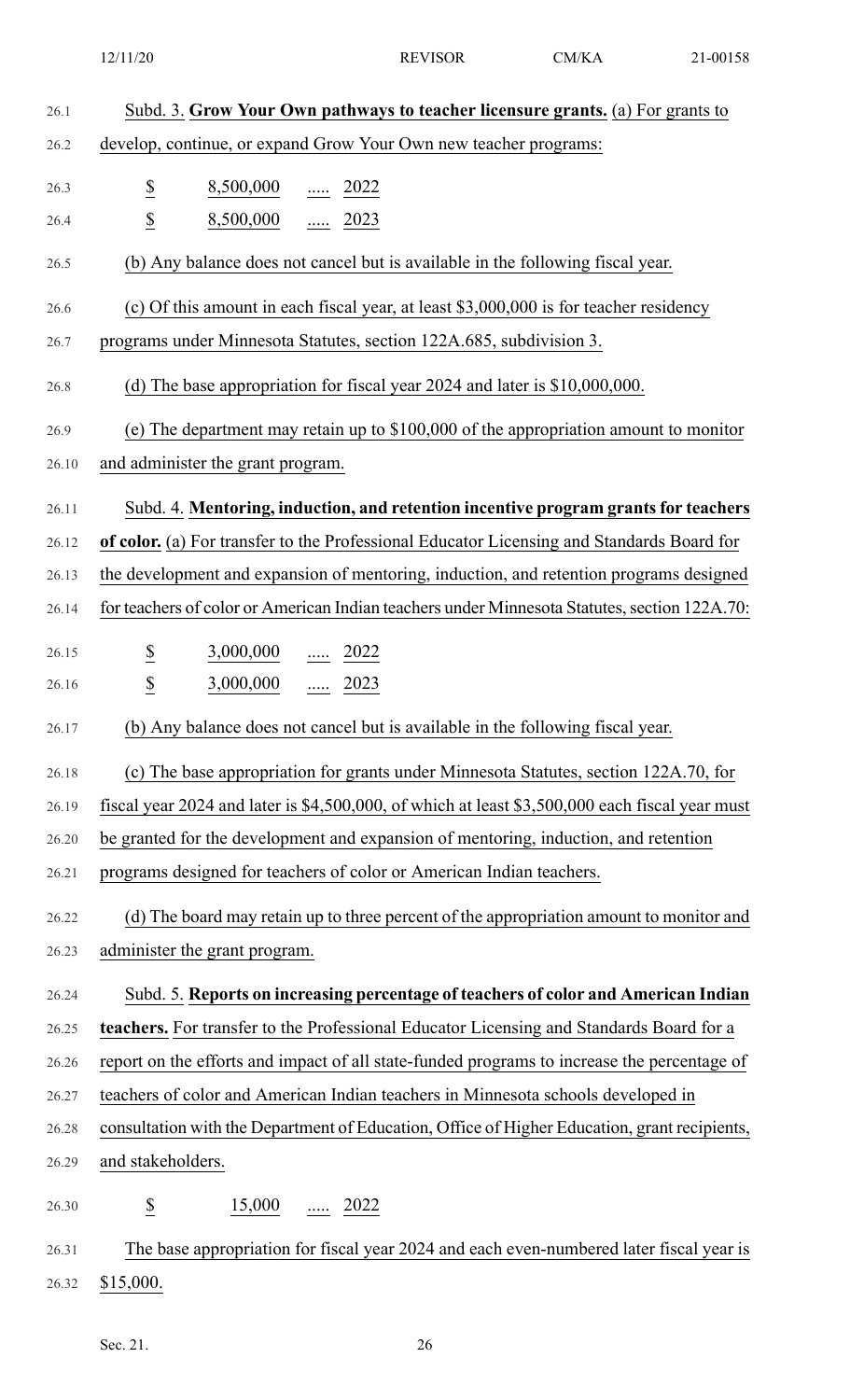| 27.1  | Subd. 6. Equitable school enhancement grants. (a) To support schools in their efforts    |
|-------|------------------------------------------------------------------------------------------|
| 27.2  | to close opportunity and achievement gaps under Minnesota Statutes, section 120B.113:    |
| 27.3  | $\frac{\mathcal{S}}{\mathcal{S}}$<br>$3,000,000$ 2022                                    |
| 27.4  | $3,000,000$ 2023<br>$\underline{\$}$                                                     |
| 27.5  | (b) The department may use up to five percent of this appropriation to administer the    |
| 27.6  | grant program.                                                                           |
| 27.7  | Subd. 7. Come Teach in Minnesota hiring bonuses. (a) For the Come Teach in               |
| 27.8  | Minnesota hiring bonuses program under Minnesota Statutes, section 122A.59:              |
| 27.9  | $\frac{\mathcal{S}}{\mathcal{S}}$<br>$\frac{1,050,000}{}$ 2022                           |
| 27.10 | $\overline{\mathcal{L}}$<br>$1,050,000$ 2023                                             |
| 27.11 | (b) The department may use up to five percent of the appropriation amount to administer  |
| 27.12 | the program under this subdivision.                                                      |
| 27.13 | (c) Any balance in the first year does not cancel but is available in the second year.   |
| 27.14 | (d) The base appropriation for fiscal years $2022$ and $2023$ is \$1,050,000. The base   |
| 27.15 | appropriation for fiscal year 2024 and later when retention bonuses can start being paid |
| 27.16 | through this program is $$2,100,000$ .                                                   |
| 27.17 | Subd. 8. American Indian teacher preparation grants. (a) For joint grants to assist      |
| 27.18 | American Indian people to become teachers under Minnesota Statutes, section 122A.63:     |
| 27.19 | $\overline{\mathcal{E}}$<br>$\underline{600,000}$ 2022                                   |
| 27.20 | $\underline{\underline{\$}}$<br>$\underline{600,000}$ 2023                               |
| 27.21 | (b) The department may use up to five percent of the appropriation amount to administer  |
| 27.22 | the grant program.                                                                       |
| 27.23 | Subd. 9. Expanded concurrent enrollment grants. (a) For grants to institutions offering  |
| 27.24 | "Introduction to Teaching" or "Introduction to Education" college in the schools courses |
| 27.25 | under Minnesota Statutes, section 124D.09, subdivision 10, paragraph (b):                |
| 27.26 | $\frac{1}{2}$<br>$\underline{500,000}$ 2022                                              |
| 27.27 | $\underline{\$}$<br>500,000  2023                                                        |
| 27.28 | (b) The department must be allocated no more than five percent of the appropriation      |
| 27.29 | amount for monitoring and administering the grant program.                               |
| 27.30 | Subd. 10. Teacher recruitment marketing campaign. (a) For transfer to the Professional   |
| 27.31 | Educator Licensing and Standards Board for developing two contracts to develop and       |
| 27.32 | implement an outreach and marketing campaign under this subdivision:                     |